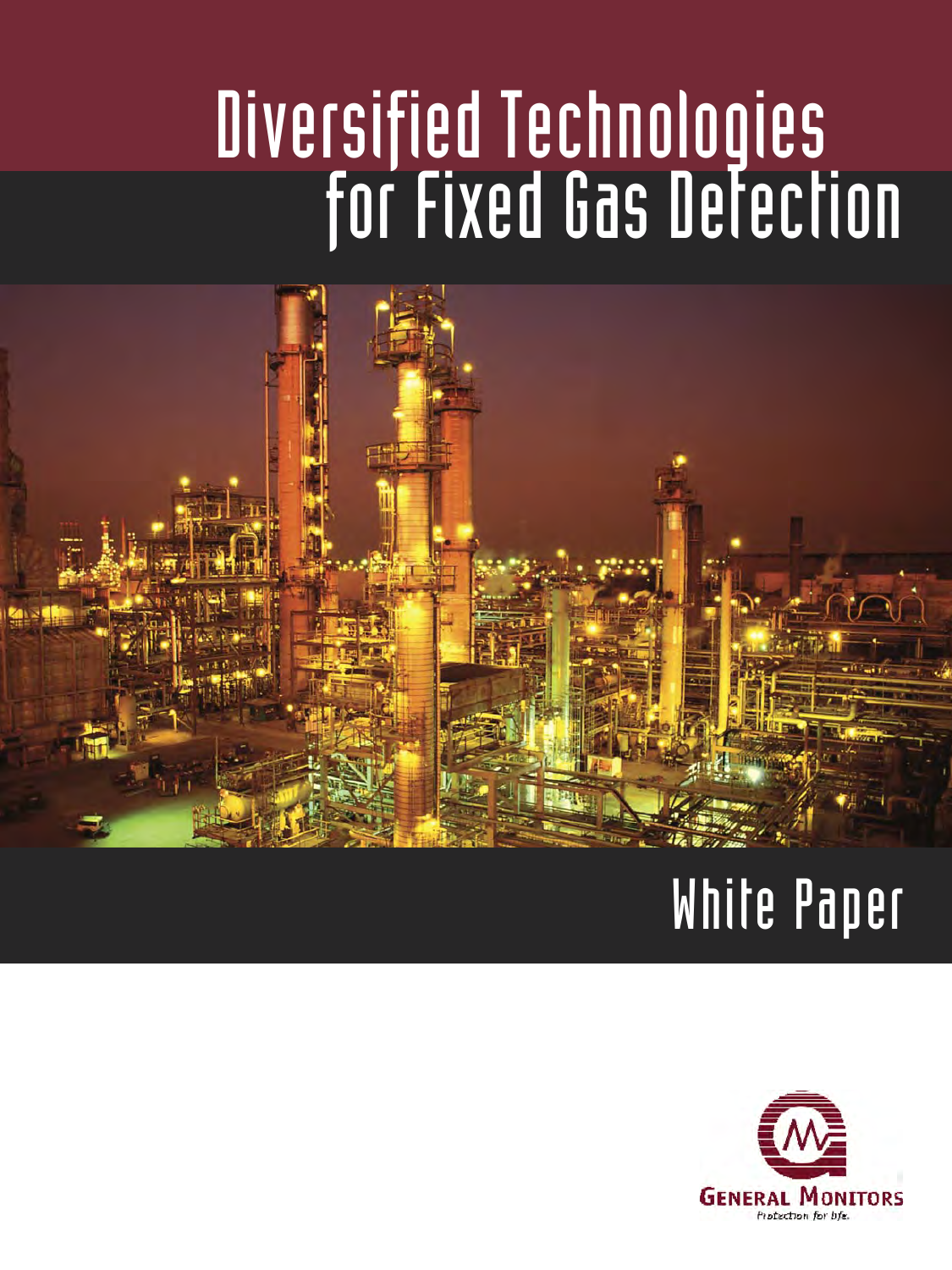

# **Integrated Solutions for Fixed Gas Detection**

*By Edward Naranjo and Gregory A. Neethling[\\*](#page-1-0)*

### **1.0 Preface**

 $\overline{a}$ 

Over the years, a variety of gas detection technologies have been developed for the oil, gas, and chemical process industries. The advent of embedded electronics, sophisticated firmware, new materials, and spectral techniques has prompted remarkable improvements in detection. In many cases, technology development proceeds through parallel routes with each technology staking its own specialist market. Catalytic bead sensors and infrared detectors are two examples of conventional sensing methods with wide customer acceptance. Likewise, comparatively newer technologies like open path, gas cloud imaging, and ultrasonic<sup>[1](#page-1-1)</sup> gas leak detection have made inroads into the safety instrumentation market, not due to their novelty, but because they solve customers' problems like no technology before them.

In such a world of competing solutions, it is tempting to think single technologies will provide answers to most industry challenges. Offshore platforms, onshore terminals, gas compressor stations, and other facilities, however, are complex environments no single type of detector is bound to cover completely. Experience has shown it is in fact the combination of gas detection schemes that provide the enhanced level of safety that customers demand.

Take the combination of ultrasonic and conventional detection as an example. Ultrasonic detectors can be deployed along pressurized vessels or pipes, while open path instruments are installed along perimeters to detect low concentration gas leaks in wide open areas. Similarly, fixed point and ultrasonic detectors can be placed throughout a facility to improve detection. Fixed point detectors can tackle the monitoring of areas protected from air drafts, providing protection against small quantities of gas and low pressure leaks. Ultrasonic gas leak detectors could be placed in high pressure (≥ 145 psi) offshore and onshore gas facilities that may be exposed to high winds or where gas clouds can easily disperse. Taken together, these detectors enhance the protection of the area as a whole.

The ability of detection technologies to work together, thereby mitigating the limitations of single technologies, is one of the benefits of a new outlook in fixed gas detection systems. Ultrasonic gas leak detectors alarm as they "hear" the ultrasonic sound from a gas leak, whereas other methods rely on imaging or "seeing" a gas cloud, or "smelling" trace amounts of a toxic or combustible vapor. These different methods of detection may be equally compelling tools. Such diversification in the field leads to a more robust coverage of monitored areas.

At General Monitors, our vision is to be a total solution provider for our customers by offering integrated, scaleable systems that offer such diverse layers of protection. Effectiveness in detection is achieved by integrating the sensing equivalents of smelling, seeing, and hearing to detect gas leaks, flames, and other hazardous conditions. Each technology has its strengths and weaknesses and there is no one perfect solution. But by integrating a variety of passive and active sensing technologies into a comprehensive safety system, companies can better protect their plant assets.

This document describes the role of integrated solutions in enhancing total safety. An overview introduces General Monitors' vision of being a total solution provider and the approach to fulfilling such vision through a broad range of detection technologies. The next section describes the physical principles behind ultrasonic gas leak detection, infrared gas cloud imaging, and conventional gas detection methods; strengths and weaknesses of each are covered in detail. Having reviewed each technology individually, the next section addresses the combination of ultrasonic, gas cloud imaging,

<sup>\*</sup> Edward Naranjo is Product Manager at General Monitors; Gregory Neethling is Technology Manager at Gassonic A/S.

<span id="page-1-1"></span><span id="page-1-0"></span><sup>1</sup> Ultrasonic gas leak detection is sometimes also referred to as acoustic gas leak detection.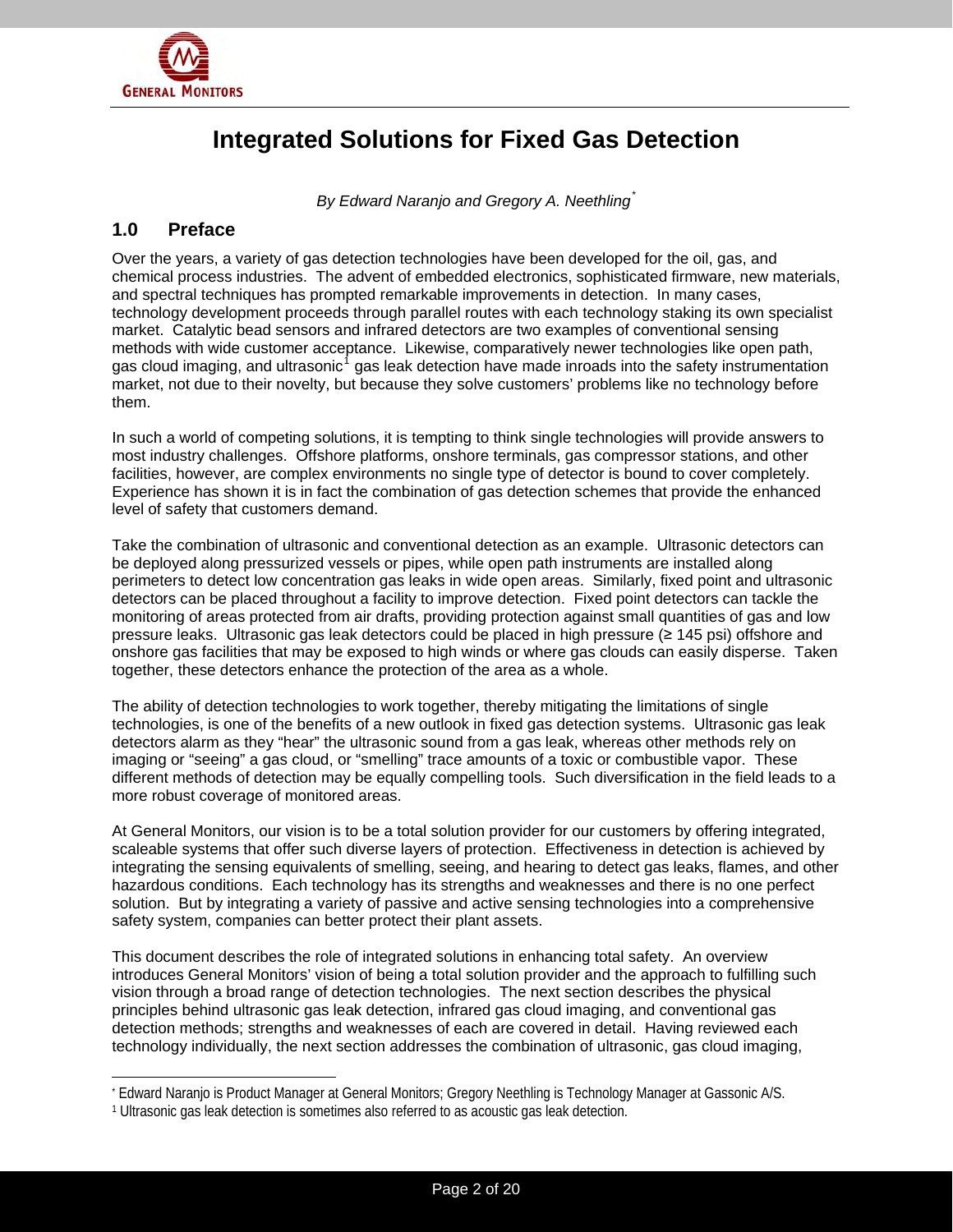

open path, and fixed point gas detection and explores their use through several application examples. A final section is devoted to detector selection. A decision tree and a selection matrix illustrate the key elements of each detection method, providing the reader with a quick reference for choosing a detector within the General Monitors family of products.

## **2.0 Overview**

The modern industrial site is a complex environment for safety monitoring. The topology of the land, construction, type of risk, placement, size, and shape of equipment can influence the choice of detection devices sized for particular applications. Power generation stations, for example, can employ several varieties of gas monitoring equipment depending on temperature and selectivity requirements.

Variety of gas detection equipment is often prompted by changes in gas detection technology. So that as new detection methods replace old ones, several "generations" of gas detection devices are deployed at a single facility. The use of different instruments may also reflect changing preferences or a desire to take advantage of innovative features in products newly introduced to the market. Implicit in this variety is the need to find solutions tailored for specific applications.

Advantages of standardization alone, like reduced specialized training or volume purchasing, would tend to tilt balances in favor of few product types. Detectors that could be used in several applications become the chosen few. Nevertheless, in a time of increased emphasis on safety, companies have discovered product versatility is not enough. Systems that use the same method of detection to give warning of any potential gas clouds expose monitored areas to risk. These instruments share common failure modes that can compromise safety. Were a device to fail to detect a gas release, others might follow in tandem. As a result, some of the best and most redundant safety measures can be defeated by weaknesses that allow a loss of containment to propagate undetected.

In order to mitigate the potential spread of hazardous events, General Monitors is recommending the use of *technology diversification*. The term "diversification" is commonly used in the fire, gas, and safety industry to describe the principle behind protection layers; whereby safety layers that don't share common failures are designed to reduce the probability and severity of hazardous events<sup>[2](#page-2-0)</sup>. Similarly, technology diversification refers to the various means of detection that when layered reduce the likelihood that detectors will fail to detect a hazard. Just like no single layer, however good, can eliminate risks inherent in a process, no single detection technology can reduce the risk of failure to detect loss of containment to a vanishingly small number. Nevertheless, an array of detectors that integrates diverse sensing technologies can make common cause failures more unlikely.

An effective approach for technology diversity is to use the human sensory model. Like a person who is able to assess danger through his senses, fire and gas systems that rely on a combination of ultrasonic, optical, and conventional detection can provide a better picture of overall plant safety. The picture is richer because the system does not rely on a single point response alone, but can undertake, based on the response of the end devices, an appropriate action based on the type and magnitude of a hazard. Two or more detectors that use different sensing technologies can complement one another by suppressing the disadvantages of each or can reinforce detection by providing safeguards in case one were not to detect gas.

This is not to say that technology diversification alone can reduce all risks. As a working group for the ISA Standards Panel 84 observes, "'system effectiveness'…is dependent on a number of factors associated with design, installation, site-specific operating conditions, and maintenance"<sup>[3](#page-2-1)</sup>. In particular, reliability, number, and location of sensors play essential roles in ensuring fire and gas systems function

 $\overline{a}$ 

<span id="page-2-0"></span><sup>2</sup> Paul Gruhn and Harry L. Cheddie, *Safety Instrumented Systems: Design, Analysis and Justification*, Second edition, Research Triangle Park, North Carolina, ISA Press, 2006.

<span id="page-2-1"></span><sup>3</sup> Fire and Gas Systems Technical Report, ISA Standards Panel 84.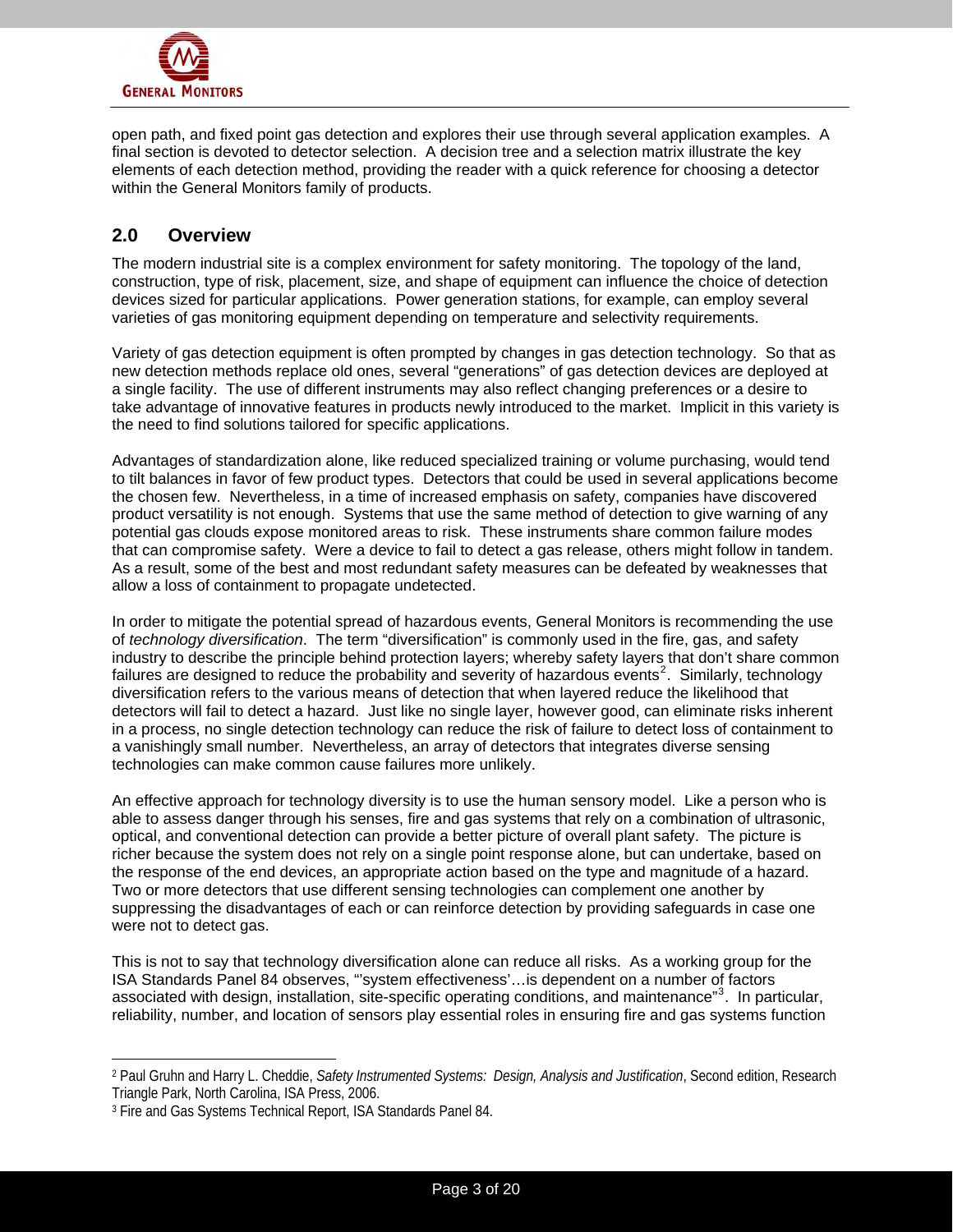

properly under demand conditions. Technology diversity enhances effectiveness, the ability to respond as intended to a hazard, by providing adequate detection for a wide range of potential process failures.

Advances in ultrasonic gas leak detection, remote gas cloud imaging, coupled with improvements in optical path monitoring and point gas detectors, allow users to apply this sensory model. As companies deploy these integrated technology systems, it is worth reviewing the different types of detectors, since a clear understanding of their strengths and weaknesses helps determine the design of systems that integrate sensing technologies.

#### **3.0 Detection Technologies**

#### **3.1. Conventional Gas Detection**

Conventional gas detection refers to those types of detectors that through extensive use are considered the norm in many applications. Far from ordinary or unexceptional, conventional gas detection methods have proven to solve some of the industry's most troublesome problems. In many instances their combination of performance, versatility, and cost is unmatched, as evidenced by their widespread deployment in refineries, chemical plants, compressor stations, and other facilities. Conventional detection comprise catalytic (or electrocatalytic), electrochemical cell, solid state, and infrared gas detection technologies. They include point detection as well as area and perimeter monitoring devices. Catalytic detectors are commonly employed as point instruments (though they can cover large areas if installed in a grid system), while IR detectors can be either point or perimeter monitors.

Catalytic detectors employ catalytic combustion to measure combustible gases in air at fine concentrations. As combustible gas oxidizes in the presence of a catalyst, it produces heat and the sensor converts the temperature rise to a change in electrical resistance, which is linearly proportional to gas concentration. A standard Wheatstone bridge circuit transforms the raw temperature change into a sensor signal.

The simplicity of catalytic detector design belies several strengths that have made them a mainstay of fire and gas safety applications for over 50 years. Catalytic detectors are robust, economical, reliable, and self-compensating to changes in the environment such as humidity, pressure, and temperature. They are also easy to install, calibrate, and use. Once in place, the detectors can operate for years with minimum maintenance, requiring only periodic gas calibrations to verify operation. Because the catalytic combustion reaction is non-selective, catalytic detectors can be used for monitoring several target gases across a wide range of applications. Such flexibility is virtually unmatched by other types of detection means.

Advances in material processing have yielded measurable improvements in the tolerance of catalytic detectors to high temperatures. Some detectors produced by General Monitors, for example, can operate continuously at 200°C. These devices are well suited for monitoring combustible gases or vapors in turbines, compressor stations, engine rooms, and other applications.

Despite the many strengths of catalytic gas sensing, the technology has its limitations. A main weakness is that catalytic gas detectors require oxygen for detection. Since the catalysis requires efficient oxidation of hydrocarbon gas, oxygen levels affect oxidation efficiency, and as a result, sensor accuracy. Another limitation is the possibility the catalyst may be poisoned or become inactive due to exposure to silicones, chlorine, heavy metals, or sulfur compounds. Agents such as halogen compounds will inhibit the catalytic sensor and curtail its ability to function. Entrapment of dust in the flame arrestor or exposure to heavy oils and greases can also impair the sensor. [Figure 1](#page-4-0) provides a summary of main advantages and disadvantages of catalytic detectors.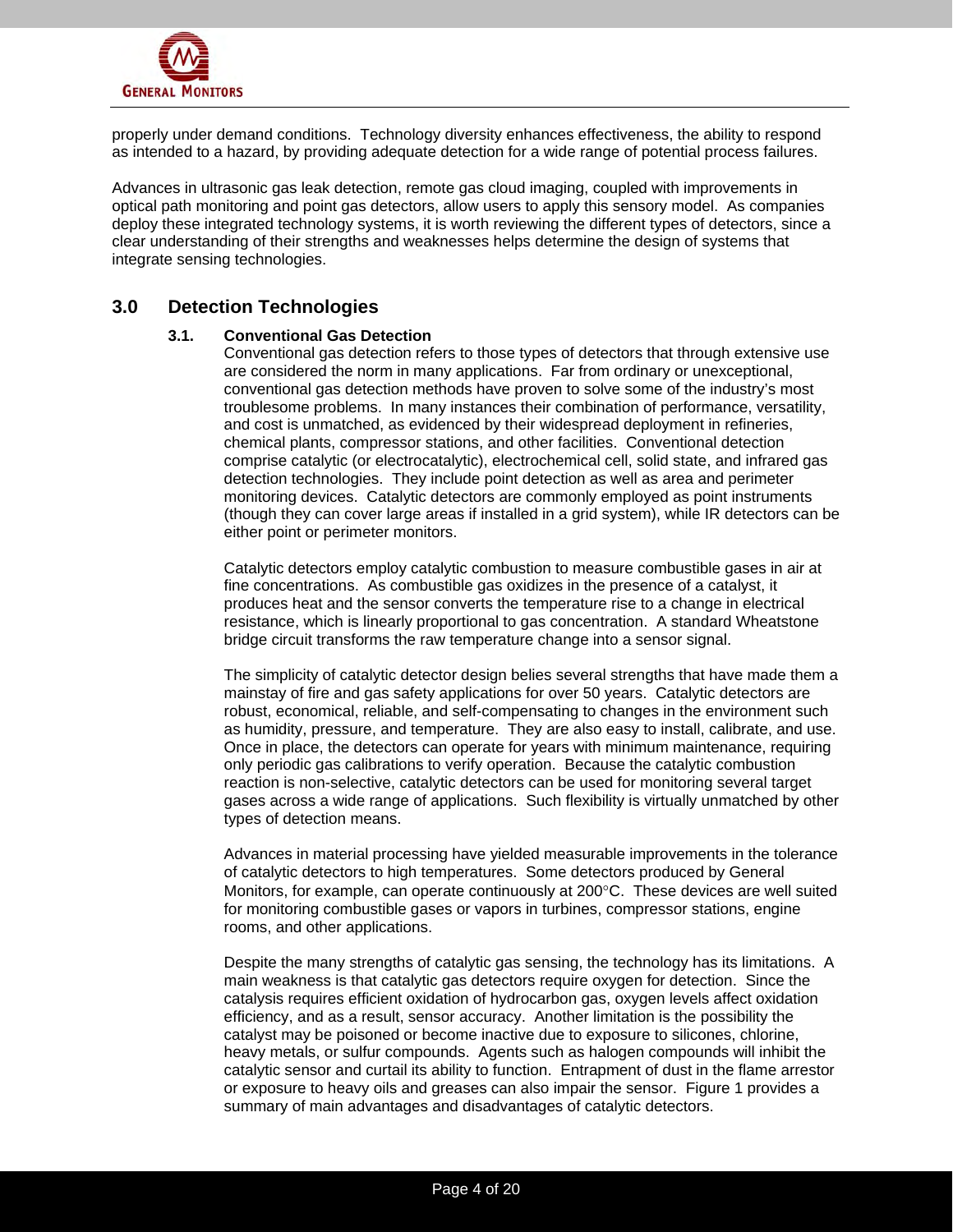<span id="page-4-1"></span>

# **Advantages**

 $\Box$ Robust

- $\Box$ Simple to operate
- $\Box$ Easy to install, calibrate, and use
- $\Box$ Long lived with a low life-cycle cost
- $\Box$  Can detect a variety of gases
- $\Box$  Wide operating temperature range  $\Box$
- Easily calibrated to gases such as hydrogen which cannot be detected by infrared absorption

# **Disadvantages**

- $\Box$ Passive detection - not fail to safe
- $\Box$ Gas must diffuse into catalytic bead in order to be detected
- $\Box$  Catalyst can become poisoned or inactive due to contamination
- $\Box$  The only means of identifying sensitivity loss due to catalytic poisons is by checking with appropriate gas regularly
- $\Box$ Requires oxygen for detection
- $\Box$ Prolonged exposure to high concentrations of combustible gas may degrade sensor performance

#### **Figure 1. Advantages and Disadvantages of Catalytic and Electrocatalytic Gas Detection.**

<span id="page-4-0"></span>Like catalytic detectors, electrochemical cell devices are some of the most widely applied detector technologies in the market today. They respond quickly to a variety of gases like carbon monoxide, hydrogen sulfide, and hydrogen chloride and are highly accurate. Current designs have all but eliminated the propensity of earlier detectors to become obstructed by airborne contaminants such as dust. See [Figure 2](#page-5-0) for a summary of key advantages and limitations of electrochemical detection.

Electrochemical detectors can be considered as transducers that convert gas concentration to an electrical current. Molecules of the target gas react on the sensing electrode and generate a current. The amount of gas present in the atmosphere is linearly proportional to the current generated by the cell.

Most electrochemical cells consist of three electrodes – sensing, counter, and reference – sealed into a housing containing a small volume of conductive solution (electrolyte). A controlling circuit potentiostat maintains a stable electrochemical potential between the sensing and reference electrodes. For a gas to come into contact with the sensing electrode it must first pass through a capillary diffusion barrier before it reaches the electrode surfaces. This hydrophobic barrier allows the proper amount of gas to react at the sensing electrode, while preventing the electrolyte solution from leaking out of the housing.

A reference electrode anchors the sensing electrode potential to ensure that is always stable and constant<sup>[4](#page-4-1),[5](#page-4-1)</sup>. Without the aid of the reference electrode, the sensor output would drift and performance deteriorate over time. This is because the working electrode that is catalyzing the oxidation (or reduction) of the target gas starts to polarize away from the optimum working potential. After the electrode has drifted sufficiently away from a

1

<sup>4</sup> Hazardous Gas Monitors, Chapter 2, "Electrochemical Sensors."

<sup>5</sup> Alphasense Application Note AAN 104, "How Electrochemical Gas Sensors Work."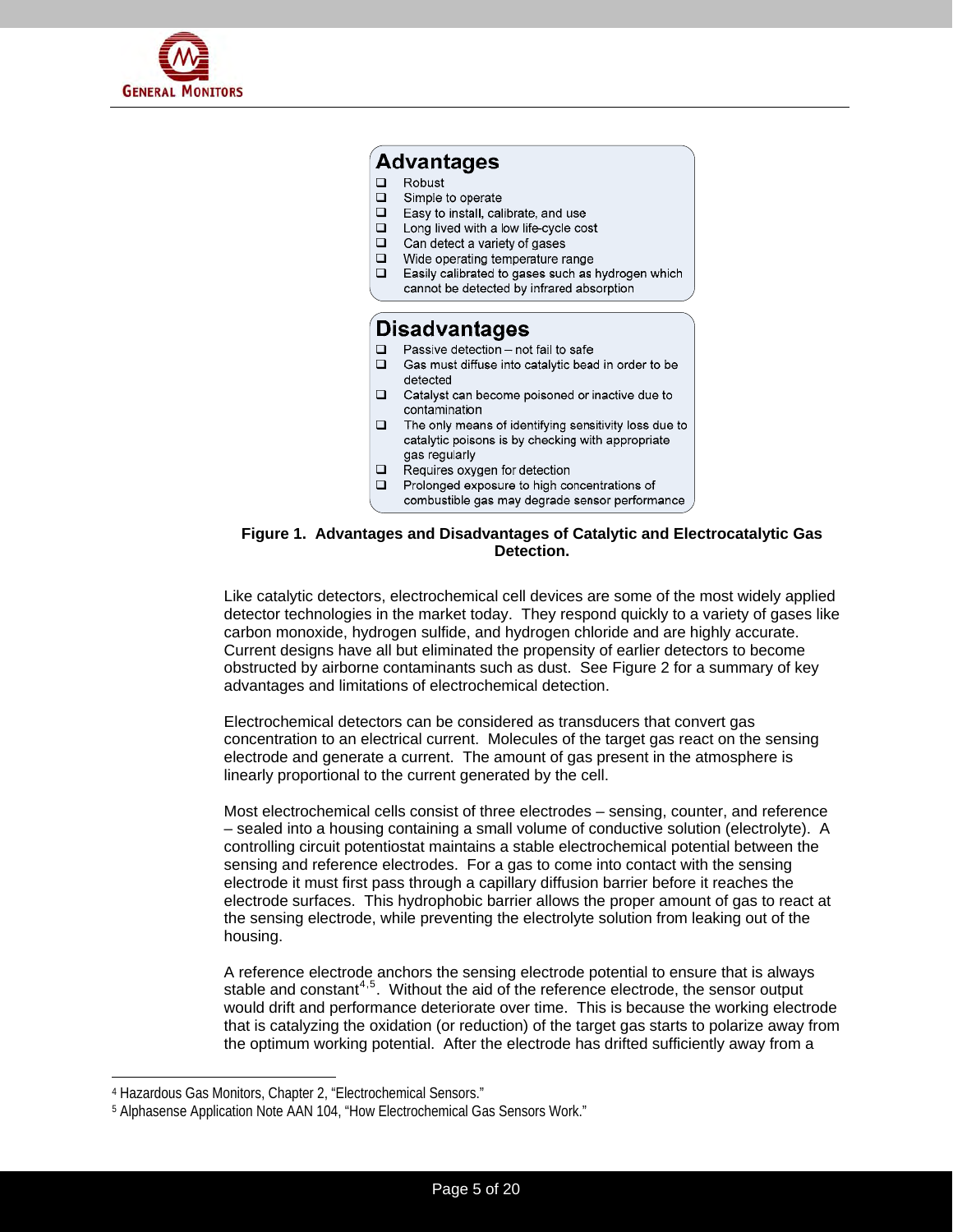<span id="page-5-1"></span>

-

stable potential, its capacity to catalyze the reaction is greatly impaired. A reference electrode with stable potential keeps the working electrode at its optimum electrochemical potential, enhances the speed of response of the sensor, and maintains the sensor at constant sensitivity and good linearity.

Because the electrodes act as a catalyst for the electrochemical reaction, they are not consumed by exposure to the target gas $6$ . Rather, they speed the electrochemical reaction while remaining unaffected by the conversion of gas molecules into other species. (Nevertheless, small amounts of impurity gases and other species can poison the electrodes over time, reducing their activity and hence the detector sensitivity.)

Most of the drawbacks of electrochemical gas detection stem from the factors affecting the chemical reaction. The speed of reaction, for example, decreases with decreasing temperature. As a result, the temperature range of electrochemical cells tends to be narrower than those of other types of detectors. Similarly, electrochemical cells have a working pressure range of 10% within atmospheric pressure. Pressures outside this range affect the accuracy of the gas measurement.

|                      | <b>Advantages</b>                                                        |  |  |  |  |  |  |  |  |
|----------------------|--------------------------------------------------------------------------|--|--|--|--|--|--|--|--|
|                      | Fast response                                                            |  |  |  |  |  |  |  |  |
| $\Box$               | High accuracy                                                            |  |  |  |  |  |  |  |  |
| $\Box$               | Versatile - responds to wide range of toxic gases                        |  |  |  |  |  |  |  |  |
|                      | Low power consumption                                                    |  |  |  |  |  |  |  |  |
| <b>Disadvantages</b> |                                                                          |  |  |  |  |  |  |  |  |
|                      | Limited at low ambient temperatures ( $\leq$ -40°C)                      |  |  |  |  |  |  |  |  |
| □                    | Unsuitable for use in dry environments (< 15% RH)<br>over several months |  |  |  |  |  |  |  |  |
|                      | Operates in a narrow range of pressures (1 $\pm$ 0.1<br>atm)             |  |  |  |  |  |  |  |  |
|                      | Not fail safe                                                            |  |  |  |  |  |  |  |  |



<span id="page-5-0"></span>Another technology of toxic gas detection is solid state sensing. Solid state sensors consist of one or more metal oxides from the transition metals, such as tin oxide or tungsten oxide. These metal oxides are prepared and processed into a paste to form thick films or deposited as thin films through vacuum deposition onto a silica or aluminum oxide substrate. This latter process is similar to that used for fabricating semiconductors; hence the name metal oxide semiconductor (MOS) for which they are commonly known.

A heating element is used to regulate the sensor temperature, since the sensors exhibit different gas response characteristics at different temperature ranges. This heating element can be a platinum or platinum alloy wire, a resistive metal oxide, or a thin layer of deposited platinum.

When exposed to gas, gas molecules react on the metal oxide surface and dissociate into charged ions or complexes that alter the resistance of the film<sup>[7](#page-5-1)</sup>. This change is

<sup>6</sup> An exception is electrochemical cell sensors for oxygen deficiency. For these devices, the lead electrode takes part in the reaction and is consumed over time.

<sup>7</sup> Gas detection reactions may employ different mechanisms, including chemisorption and redox reactions. These reactions vary depending on the type on the composition of the MOS film and the gas. Ref. G. Korotcenkov, "Gas Response Control Through Structural and Chemical Modification of Metal Oxide Films: State of Art and Approaches, *Sensors and Actuators B,* 2005, Vol. 107, 209 – 232.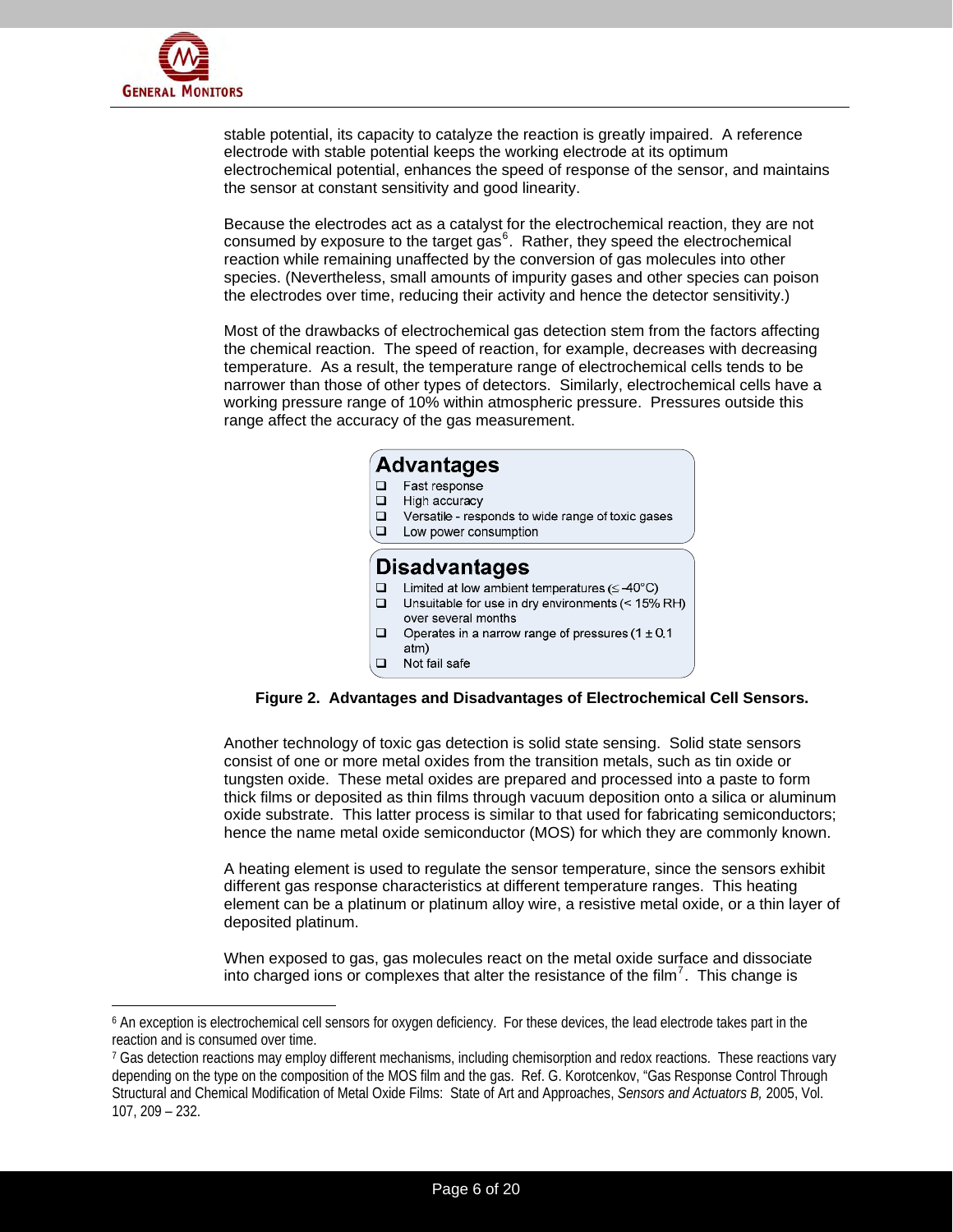<span id="page-6-0"></span>

dependent on the physical properties of the metal oxide film as well as the morphology and geometric characteristics of the sensing layer and the temperature at which the reaction takes place. A heater circuit raises the temperature of the film to a range that yields optimal sensitivity and response time to the gas to be detected. Additionally, a pair of biased electrodes is imbedded into the metal oxide to measure the change in resistance. This variation of the sensor that results from the interaction of the gas molecules with the film is measured as a signal and is completely reversible. This signal is then converted to a gas concentration.

Solid state sensors offer many advantages over other types of sensing technologies (see [Figure 3\)](#page-7-0). They are versatile and long lived. Typical semiconductor sensors can detect a wide variety of gases and can be used in many different applications. Furthermore, they can do so over 10 years, making their life expectancy among the longest of any detection technology available. Solid state sensors are also robust. They have high tolerance to extreme ambient conditions and corrosive environments. Since a heater regulates the temperature of the MOS film, the response of solid state sensors is unaffected by ambient temperatures. Indeed, these sensors can operate at ambient temperatures as high as 90°C. High tolerance also extends to humidity. Unlike electrochemical cells, semiconductor sensors can operate over several years in low humidity environments. Operating ranges for humidity commonly span 5% to 95% RH, non-condensing.

One of the advantages of solid state sensors is their capacity to detect low and high  $concentrations of  $gas^8$ . This makes them uniquely suited for monitoring simultaneously$  $concentrations of  $gas^8$ . This makes them uniquely suited for monitoring simultaneously$  $concentrations of  $gas^8$ . This makes them uniquely suited for monitoring simultaneously$ toxic and explosive concentrations of the same gas. Acetone, benzene, and ethanol are three substances that semiconductor sensors can detect in a full scale at 100 ppm or in an LEL range. Such versatility makes solid state sensors an ideal choice in many installations, where a single type of detector is required for many applications.

Solid state sensors, however, have many disadvantages. A weakness of this detection technology is poor selectivity toward a gas to be detected or high cross-sensitivity toward other gases<sup>[9](#page-6-0)</sup>. Many solid state sensors, for instance, are affected by methyl mercaptan, chlorine gas, NO*x* compounds, and other interference gases which alter the reading of the gas to be detected. This makes the sensor output unreliable and could lead the instrument to trigger false alarms. To overcome this limitation, many developers of solid state sensors have equipped them with filters to block cross-contaminants or developed sophisticated algorithms that take into account the cross-response of various gases. General Monitors, in particular, has developed a line of hydrogen sulfide sensors that are highly selective toward the monitored gas. Such high selectivity is achieved by a combination of the fabrication process and composition of the thin MOS film.

Another drawback of solid state sensors is their high power consumption. As noted earlier, these devices rely on a heater to regulate the temperature of the MOS film. High temperatures are required because the gas response (or gas sensitivity) of metal oxide films reach a maximum between 100 and 500°C, depending on the composition of the film and the adsorption and desorption characteristics of the gas on the metal oxide surface. The penalty for such high temperature is the need for a large and constant supply of energy. Typical specifications for power consumption are about 1 W.

 $\overline{a}$ 

<sup>8</sup> Hazardous Gas Monitors, Chapter 4, "Solid-State Gas Sensors."

<sup>9</sup> G. Korotcenkov, "Gas Response Control Through Structural and Chemical Modification of Metal Oxide Films: State of Art and Approaches, *Sensors and Actuators B,* 2005, Vol. 107, 209 – 232.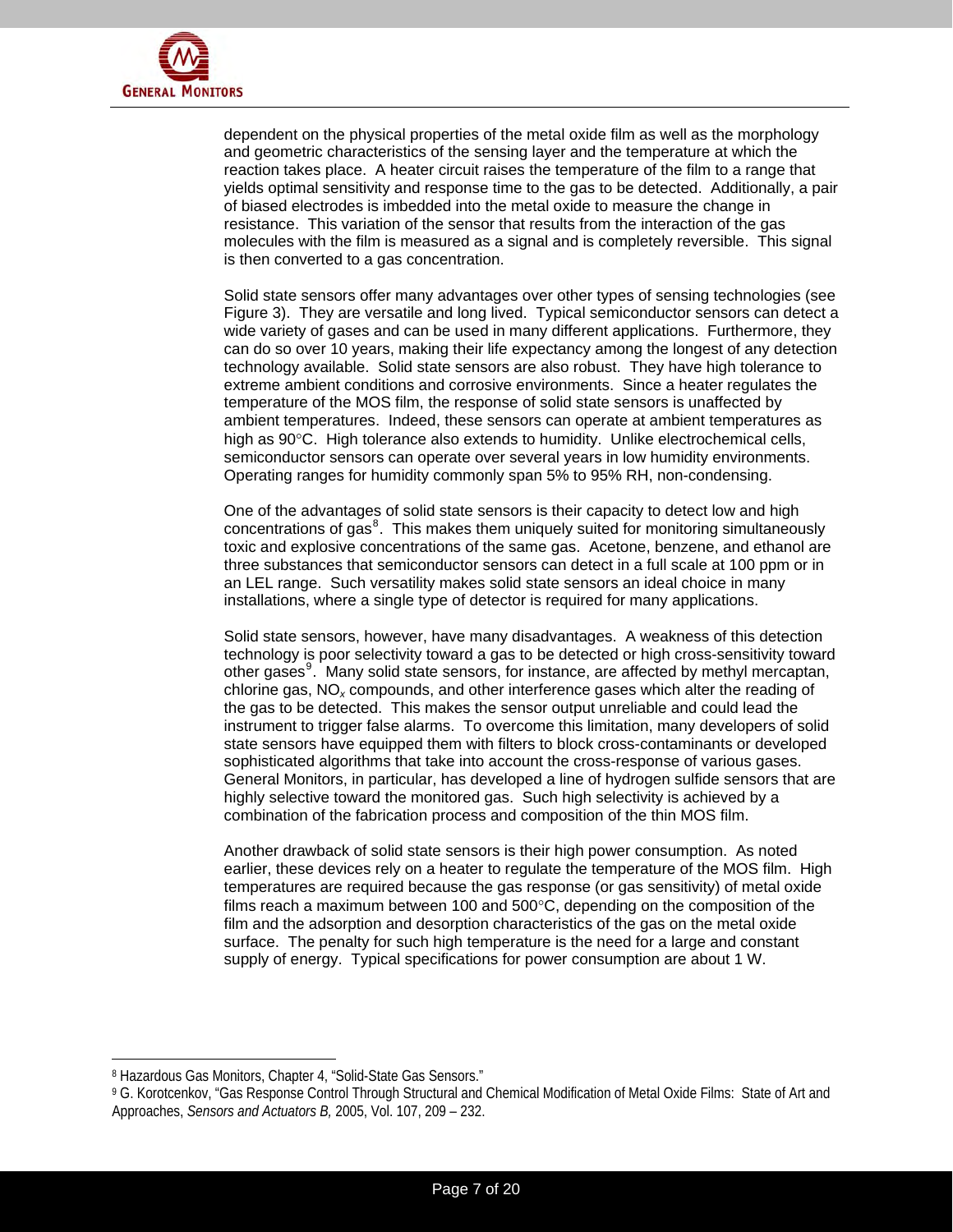



**Figure 3. Advantages and Disadvantages of Solid State Sensors.** 

<span id="page-7-0"></span>Infrared gas detectors have been in use for almost as long as catalytic detectors. Such instruments use two wavelengths, one at the gas absorbing wavelength and the other at a wavelength not absorbed by the gas; neither wavelength is absorbed by other common atmospheric constituents such as water vapor, nitrogen, oxygen, or carbon dioxide. The IR hydrocarbon gas detector can be classified into point detectors and open path detectors.

In the point IR detector, the concentration of hydrocarbon gas is measured via the infrared absorption of an optical beam known as the active beam. A second optical beam, known as the reference, follows the same optical path as the active but contains radiation at a wavelength not absorbed by the gas.

In open path IR gas detectors, the sampling path of the IR beam is expanded from less than 10 centimeters, typical of point IR detectors, to greater than 100 meters. These devices can use a retro-reflector or separate IR transmitters and receivers housed in different enclosures. Open path IR detectors offer many of the same advantages of point IR detectors such as immunity to poisons, high sensitivity leak detection, low maintenance, fail-to-safe operation, and easy installation.

Hydrocarbon sensors based on infrared (IR) absorption are not subject to the same limitations of catalytic bead detectors. They provide for fail-to-safe operation since optical sensing is an active technology, which continuously monitors for sensor faults and conveys them to the user. This is achieved through the use of the second or reference wavelength. Since no chemical reaction is required for operation, IR detectors are also immune to poisoning, resistant to corrosion, can operate in oxygen deficient or oxygen rich atmospheres, and have no reduction in sensor life from repeated exposure to gas. As a result, they tend to have long lives and greater stability over time. Further, IR detectors require no routine calibration.

One particular advantage of open path detectors is that they are able to cover large open areas, along a line of several potential leak sources such as a row of valves or pumps and also for perimeter monitoring of leaks. A mirror can also be used to deflect the optical beam around a corner to the receiver.

Despite their reliability and low maintenance, IR detectors can only detect gases that are strongly absorbent in the infrared spectrum. Additionally, IR detectors require large sample volumes to detect the presence of gas, and consequently, may not respond to a leak if the gas does not accumulate in the sampling chamber. Finally, the detectors are limited to a comparatively narrow range of ambient conditions. Dusty environments, high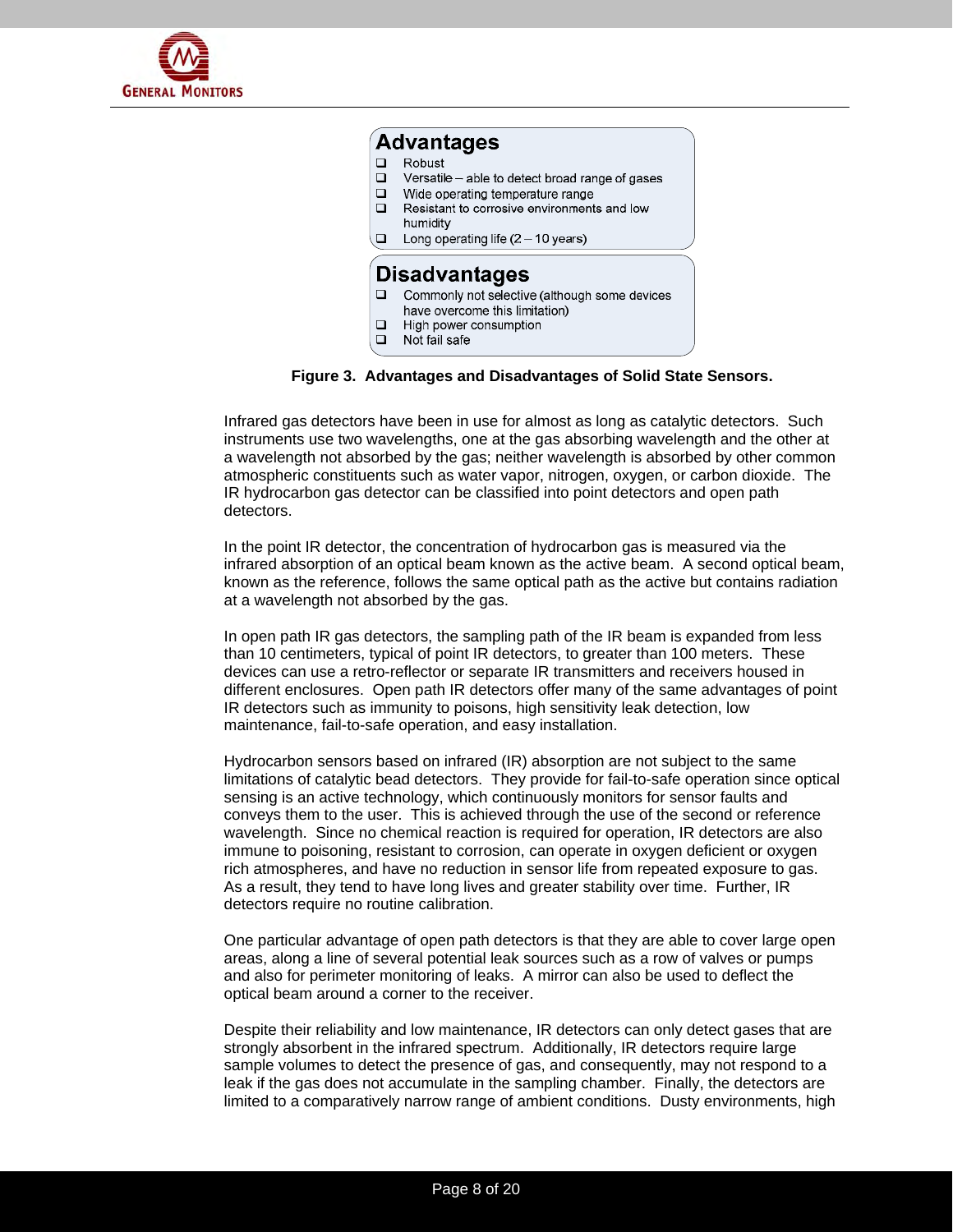

humidity, and high temperature can cause performance to degrade over time, leading to higher maintenance costs.

A list of strengths and limiting factors of infrared gas detectors is summarized in [Figure 4.](#page-8-0)

|        | <b>Advantages</b>                                       |
|--------|---------------------------------------------------------|
| ❏      | Immunity to contamination and poisoning                 |
| $\Box$ | Fail-to-safe operation                                  |
| $\Box$ | No routine calibration                                  |
| $\Box$ | Ability to operate in the absence of oxygen or in       |
|        | enriched oxygen                                         |
| ❏      | Ability to operate in continuous presence of gas        |
|        |                                                         |
|        | <b>Disadvantages</b>                                    |
| ❏      | Gas must cross the sampling path in order to be         |
|        | detected                                                |
| $\Box$ | The gas to be measured must be infrared active,         |
|        | such as a hydrocarbon                                   |
| □      | Gases that do not absorb IR energy are not              |
|        | detectable                                              |
| $\Box$ | High humidity and dusty field environments can          |
|        | increase IR detector maintenance costs                  |
| ❏      | Routine calibration to a different gas is not practical |
| $\Box$ | A relatively large volume of gas is required for        |
|        | response testing                                        |
| $\Box$ | Ambient temperature of detector use is limited to       |
|        | $70^{\circ}$ C                                          |
| ❏      | Does not perform well for multiple gas applications     |
| $\Box$ | Cannot replace the IR source in the field – must be     |
|        | returned to factory for repair                          |
|        |                                                         |

**Figure 4. Advantages and Disadvantages of Infrared Gas Detection.** 

#### <span id="page-8-0"></span>**3.2. Ultrasonic Gas Leak Detection**

Acoustic monitoring techniques use ultrasonic sensors to detect leaks based on changes in the background noise pattern. These sensors respond to the sound generated by escaping gas at ultrasonic frequencies. The ultrasonic sound level is directly proportional to the mass flow rate (leak rate) at a given distance. The leak rate in turn is mainly dependent on the size of the leak and the gas pressure.

What makes airborne ultrasound effective at detecting escaping gas? Most gas leaks – as well as operating mechanical equipment and electrical emissions – produce a broad range of sound that span from the audible to the ultrasonic range (approx. 20 Hz  $-$  10 MHz). The ultrasonic range itself ranges from 25 kHz to 10 MHz. Ultrasound generates high energy, short wave signals that are directional and localized. As waves propagate, they segregate according to wavelength and speed, and are thus, readily discerned from ambient noise. Ultrasonic gas leak detectors respond to deviations from this normal or baseline condition to produce an alarm.

Unlike other detection technologies, ultrasonic gas leak detection does not measure gas concentration (ex. %LEL or ppm) or a concentration over a sampling distance (ex. LEL-m or ppm-m). Rather, it defines gas leaks in terms of the sound pressure level (SPL). In general, the greater the leak rate, the larger the sound pressure level emitted by the escaping gas.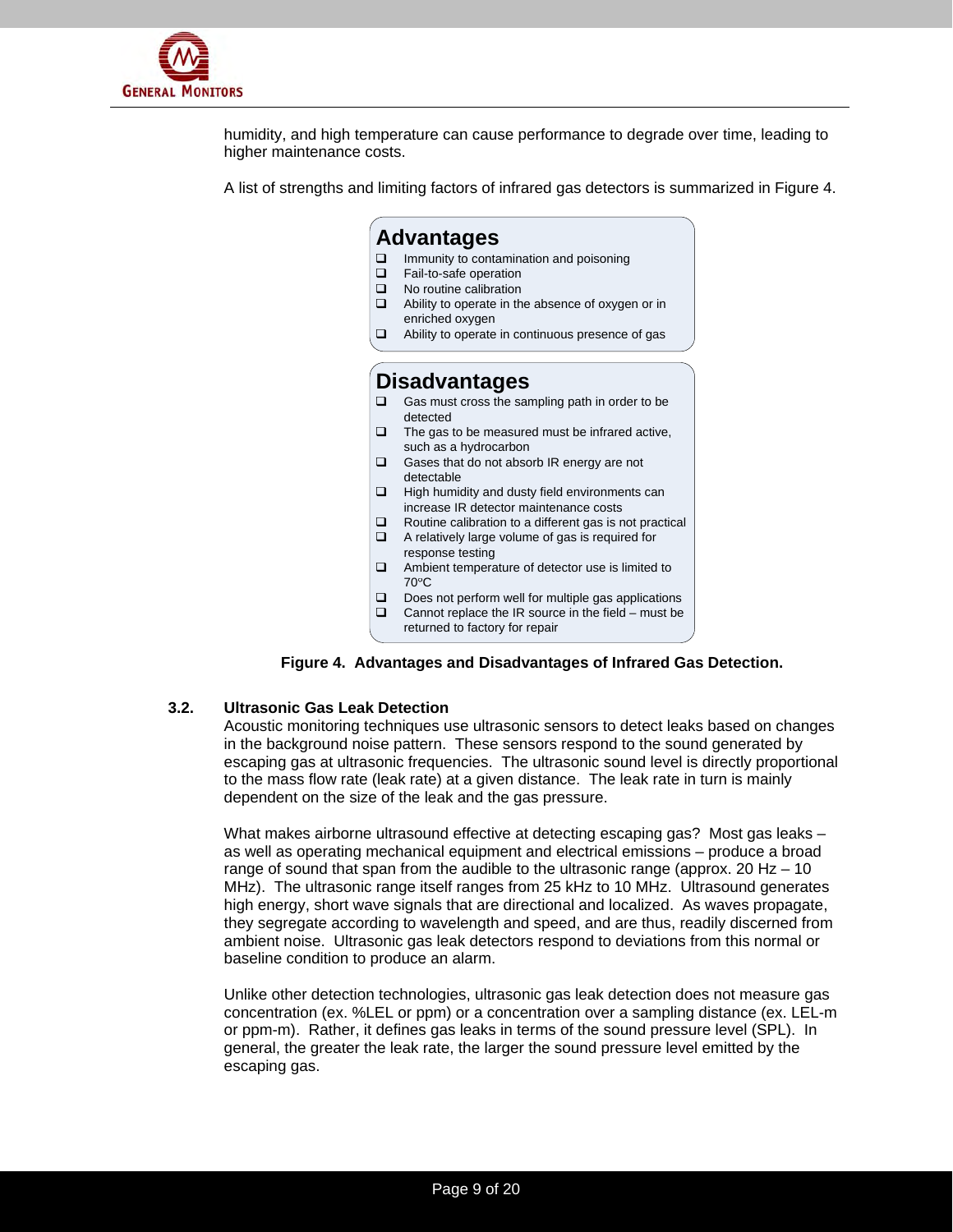<span id="page-9-0"></span>

-

Leak rates can be divided into three categories according to dispersion models employed in the oil and gas industry<sup>[10](#page-9-0)</sup>:

Minor leak  $\lt 0.1$  kg/s – duration less than 1 min Significant leak  $0.1 - 1.0$  kg/s – duration between 1 min and 5 min Major leak  $> 1.0$  kg/s – duration over 5 min

These categories have been defined based on the speed of a gas cloud to accumulate into an explosive gas concentration. According to the above categorization, the performance standard of ultrasonic gas leak detectors for typical applications is based on gas leaks of 0.1 kg/s. For reference, a methane leak of this flow rate can be generated with gas pressurized to 650 psi (45 bar) and expelled through a hole measuring 4 mm in diameter. At 0.1 kg/s in average background noise conditions the ultrasonic gas leak detector detects hydrocarbon leaks in a radius of  $8 - 12$  m.

For special applications the performance standard of the ultrasonic gas leak detectors may be changed in order to detect even smaller leaks. This is possible without increasing the risk of false alarms. For example, an ultrasonic gas leak detector can respond to a leak rate of 0.03 kg/s if the detection coverage is decreased to  $4 - 8$  m.

Ultrasonic noise, of course, can be generated by sources other than streams of jetting gas. Compressors, turbines, large fans, electric motors, for example, produce high levels of sound, which include frequencies in the ultrasonic range that can be detected by ultrasonic gas leak devices. In order to enhance immunity to these potential false signals, ultrasonic gas leak detectors are equipped with high pass electronic filters that screen frequencies from many man-made and natural sources. An alarm trigger level for the ultrasonic gas leak detector is set at least 6 dB above the ultrasonic background noise. Such margin reduces the likelihood that fluctuations in background noise cause the detector to alarm. Lastly, detectors are supplied with a built-in delay function that can be adjusted by users to screen controlled releases of pressurized air at a facility. Most air releases last a few seconds, whereas the ultrasound emitted from a gas leak lasts much longer. A practical example of the difference between audible and ultrasonic sound levels emitted from machinery can be found in a survey performed on a platform in the North Sea<sup>[11](#page-9-0)</sup>. A test installation was set up next to a turbo expander unit and sound measurements were taken. The audible (20Hz – 25 kHz) sound level was 100 dB, but the ultrasonic level (> 25 kHz) was less than 78 dB. This resulted in setting the trigger level of the ultrasonic gas leak detector at 84 dB with a delay time of 15 seconds. These settings proved to be sufficient to mask out the ultrasonic sound levels and prevent spurious alarms.

The advantages of the system include instant detection of pressurized gas leaks and imperviousness to changes in wind direction or gas dilution. Ultrasonic detection applies to all types of gas, whether combustible, toxic, or inert, and it is thus, quite versatile on many applications.

Another advantage of ultrasonic gas leak detectors is that their performance can be verified with live gas leaks during commissioning. Using an inert gas, operators can carry out simulations of gas releases of a known leak rate and test the response of the detectors in potential locations.

<sup>10</sup> Health and Safety Executive (HSE) Report, *OSD Hydrocarbon Release Reduction Campaign, Report on the Hydrocarbon Release Investigation Project ~ 1/4/2000 to 31/3/2001*, 2001.

<sup>11</sup> Gregory A. Neethling and Martin T. Olesen (Innova AirTech Instruments), Nitrogen Leak Tests on SLEIPNER A and SLEIPNER T.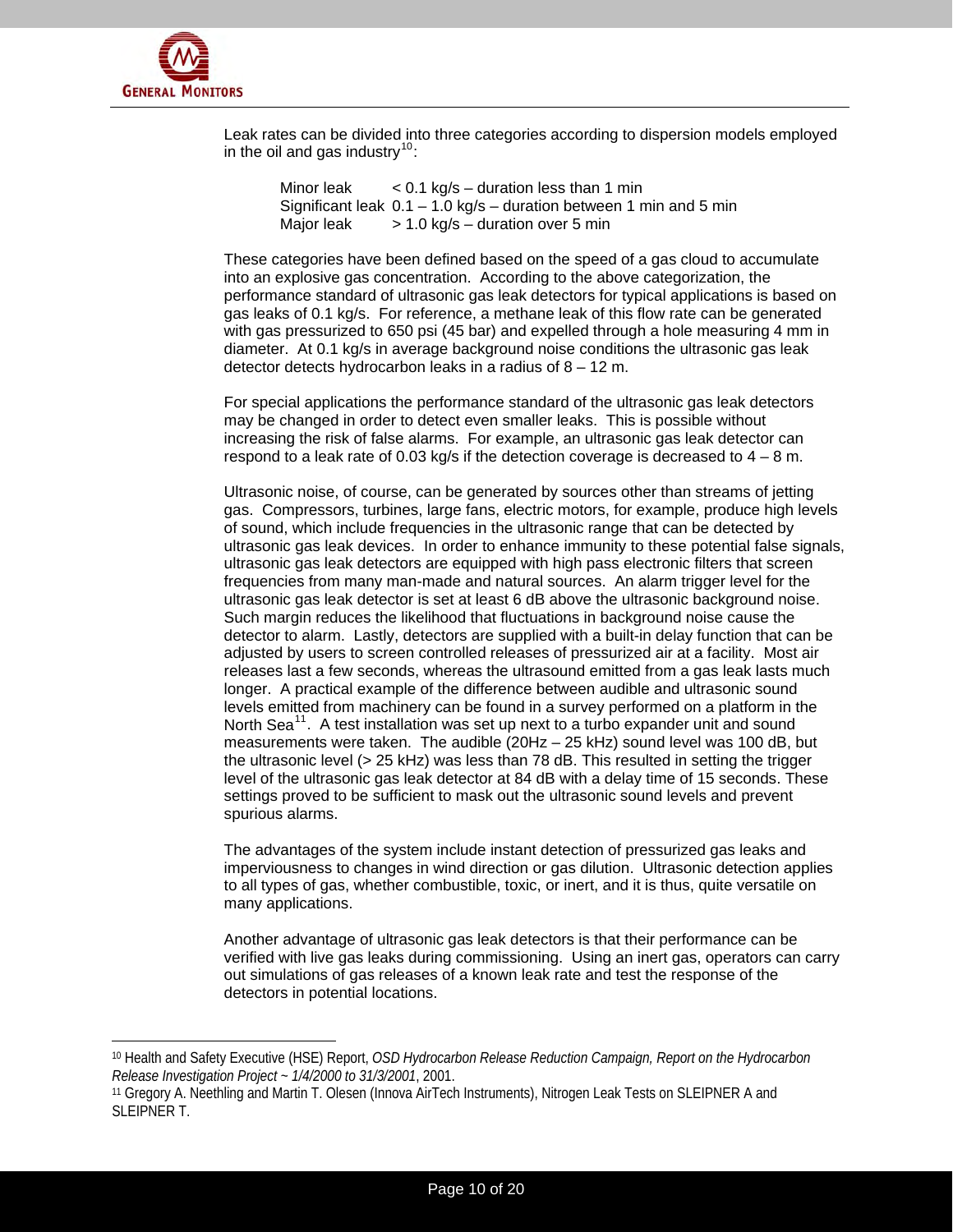<span id="page-10-0"></span>

Despite these advantages, the technology is unable to detect low pressure leaks  $\left($  < 10 bar or 145 psi) that do not produce acoustic emissions at levels substantially higher than the background noise. Attempts to detect small leaks can be accomplished but it requires that the detector is placed closer to potential leak sources. Otherwise it may result in false alarms.

It should also be noted that the correct positioning of the ultrasonic gas leak detectors in the gas facility is important to ensure optimal performance. As a result, qualified personnel should be consulted during the implementation of these detectors. Gassonic or General Monitors have trained and experienced engineers, who can assist facility managers in the survey, installation, and implementation phases of these detectors.

#### **Advantages**

- Instant detection of pressurized gas leaks  $\Box$
- $\Box$  Versatile detects pressurized leaks regardless of type of gas
- $\Box$ Not influenced by fog, heavy rain, or other ambient conditions
- $\Box$ Minimal maintenance and no consumable parts
- $\Box$ Robust, fail safe operation
- $\Box$ Not sensitive to changing wind direction and gas dilution

# **Disadvantages**

- $\Box$ Not suitable for low pressure leaks
- $\Box$ Under certain conditions affected by man-made or natural ultrasonic sources
- $\Box$ Background noise levels need to be estimated prior to installation
- $\Box$ Unable to determine concentration of gas



#### **3.3. IR Gas Cloud Imaging**

 $\overline{a}$ 

IR gas cloud imaging is a comparatively new means of gas detection with potential for widespread application<sup>[12](#page-10-0)</sup>. Surveillance for large gas clouds in chemical installations, petrochemical plants, tank farms, and pipelines can greatly enhance safety, particularly when used in combination with other gas detection technologies. Gas imaging employs an absorption gas imaging technique in which a scene, either illuminated by infrared laser radiation or infrared radiation that emanates from the sun and other natural IR sources, is imaged using an infrared camera. Gas present in the imaged area that absorbs at the laser wavelength or the wavelength of the IR radiation from the sun appear as dark clouds in the generated video image, which allows increased rapid identification of gas leaks.

IR gas cloud imaging is divided into active and passive detection. Active imaging uses different types of laser techniques such as lidar to detect gas clouds<sup>[13](#page-10-0)</sup>. Infrared laser sources are necessarily intense and the lasers must be selected for a spectral line specific for the gas to be detected (ex. 1.651 microns for methane). Backscatter light is

<sup>12</sup> J. Hodgkinson and R. D. Pride, "Gas Leak Imaging," In *Business Briefing: Exploration & Production: The Oil & Gas Review 2005*, Issue 2.

<sup>13</sup> T. G. McRae and T. G. Kulp, "Backscatter Absorption Gas Imaging: A New Technique for Gas Visualization," *Applied Optics*, 1993, Vol. 32, 4037 – 4050.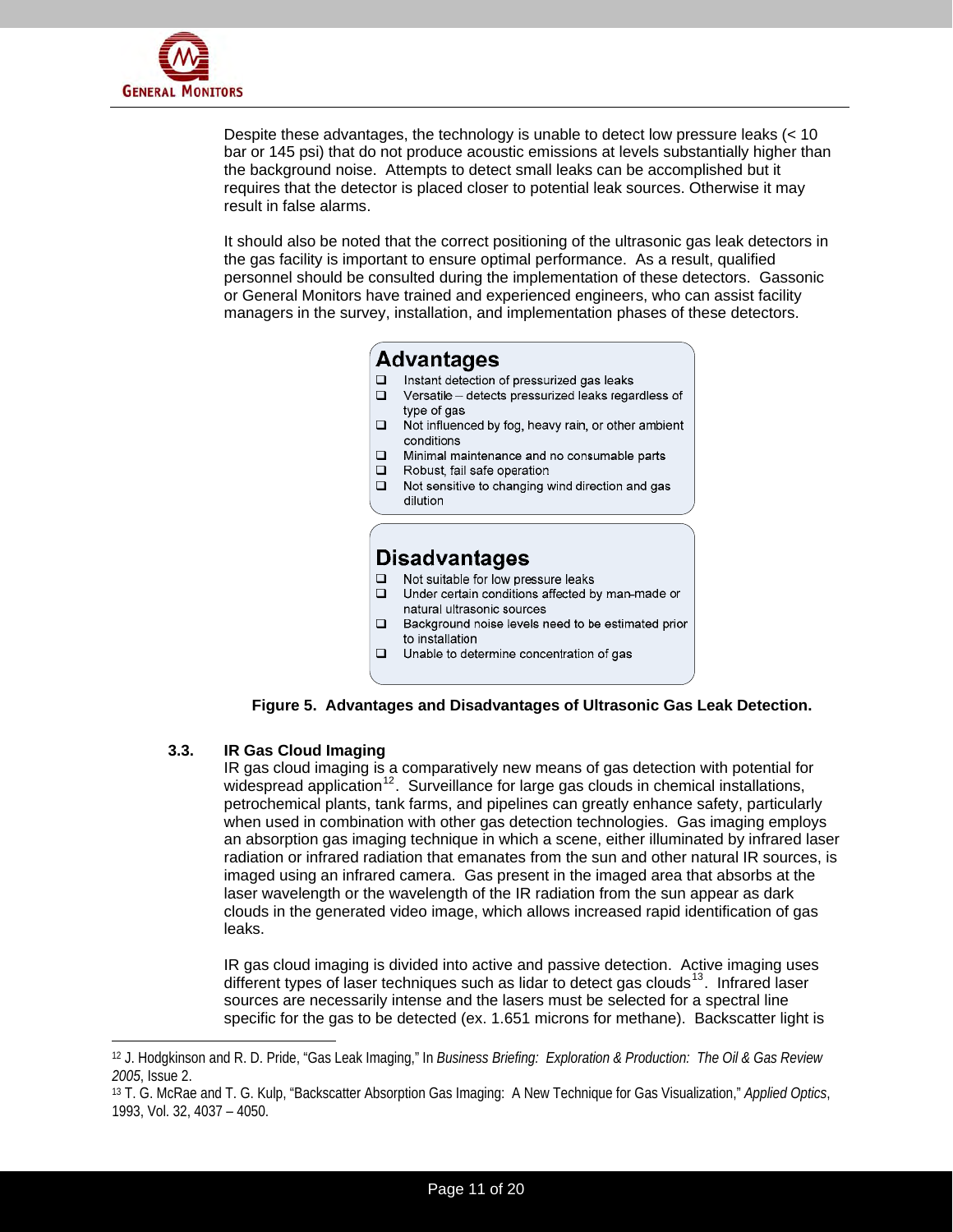<span id="page-11-0"></span>

1

received by the detector to give a reading of the amount of light absorbed by the gas, and as a result, the concentration along the path of the beam. Like open path detectors, the technique is self-referencing in that it can adjust to changes in the level of reflected light without introducing systematic errors in the measurement.

Passive imaging is based upon a differential imaging radiometry technique that resolves the image of a gas cloud based on the difference in temperature between the target gas and the background. The image of the field acting as an infrared complex source is resolved through a set of band pass filters. One filter known as a "reference" excludes transmission or absorption of IR radiation of the gas of interest. In contrast, "active" filters bracket the absorption or emission bands of the gas of interest at the exclusion of the broader IR spectrum. The difference in signals produced by the reference and active filters allows the instrument to produce an image of the gas. Such comparison of the contrast signals gives a quantitative measurement of gas concentration of the cloud along the line of sight, irrespective of the temperatures of the gas cloud or the background.

IR gas imaging offers several benefits that complement conventional and ultrasonic gas detection methods. First, IR gas imaging provides continuous wide area coverage per device, with typical spans of a few hundred meters to one or two kilometers. With fields of view of 15° to 60°, IR cameras can supervise entire sectors of a plant with detailed spatial resolution. Second, IR imaging conveys a rich stream of information: The dynamic representation of gas flux allows users to identify not only the specific zones from which gas plumes originate, but also the direction of dispersal, leading to efficient responses to hazardous events. Finally, imaging is immune to major sources of false alarms. Due to the characteristics of the absorption bands for most hydrocarbon gases, IR imaging is unaffected by the absorption of water, carbon dioxide, and other atmospheric constituents present in a plant atmosphere.

Like other detection techniques, IR gas imaging also has its drawbacks<sup>[14](#page-11-0)</sup>. Passive gas imaging requires a temperature difference between the background and the gas in order to produce an image. As this difference becomes smaller, the detected gas loses contrast against surrounding objects and becomes difficult to visualize. Thus, passive imaging is not suited for low-pressure leaks, small fugitive leaks, and leaks from buried pipes for which large temperature differences are unusual. Active gas imaging is limited by distance and the strength of the laser to be used is restricted by eye safety regulations. Both techniques are affected by wind and humidity.

<sup>14</sup> S.-A. Ljungberg and O. Jönsson, "Passive Gas Imaging – Preliminary Results from Gas Leak Simulations: A Field Study Performed During Real World Conditions," Thermosense XXIV (2002).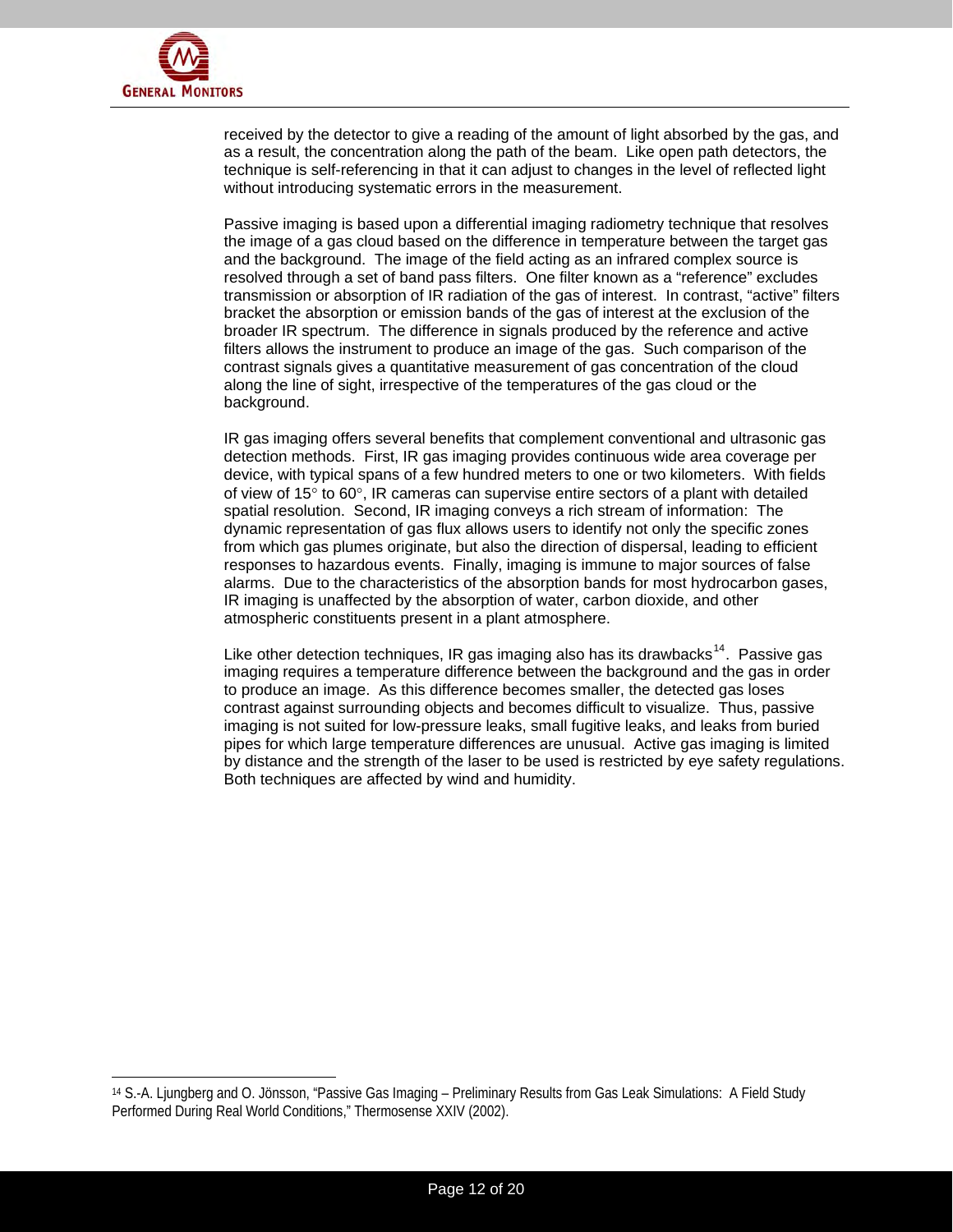

# **Advantages**

- $\oslash$  Wide field of view and long detection range
- **<sup>®</sup>** Requires no gas calibration in the field
- $\circledcirc$  Highly immune to false alarm sources
- **<sup>®</sup>** Detection of multiple gases at the same time

# **Disadvantages**

- Has difficulty detecting gases when the contrast with the background is poor
- Heavy fog and rain attenuate detection range
- $\circledcirc$  Only a gross leak detector (large leaks), not a small
	- concentration detector

**Figure 6. Advantages and Disadvantages of IR Gas Cloud Imaging.** 

# **4.0 Integration of Detection Technologies**

Conventional, ultrasonic, and IR gas imaging are powerful detection technologies that, when properly used, allow fire and gas systems to mitigate the risks of hazards from propagating. Each has its own advantages and disadvantages depending on application specific requirements. Combined, they can be a formidable defense against developing hazards. The key to realizing this potential is understanding how these detector technologies complement one another.

[Figure 1](#page-4-0) – Figure 6 show the advantages and disadvantages of several types of detection technologies. As evident from these summaries, reliable application of these detector types depends on a system that pairs the detectors and sampling techniques to the target gas and ambient conditions of the monitored area. It is important to recognize that no single detection technology can provide the sensitivity and response time required for every gas.

Devices operate over different monitoring distances [\(Figure 7\)](#page-13-0). Catalytic (or electrocatalytic) detectors and fixed point IR detectors are single point devices. Experience shows these detectors operate best at a monitoring radius of 0.5 to 2 meters. As a result, they are commonly placed near potential sources of gas leaks. Ultrasonic gas leak detectors, as opposed to point detectors, protect larger areas. While monitoring radii varies according to the required sensitivity, the devices have a radial coverage of about 452  $\text{m}^2$  or 12 meter radius. Open path IR detectors and IR gas cloud imaging cameras offer some of the longest monitoring distances. Open path IR detectors, for example, typically have sampling paths from 10 to 100 meters, while IR gas imaging cameras can cover spans from 100 to 2,000 meters.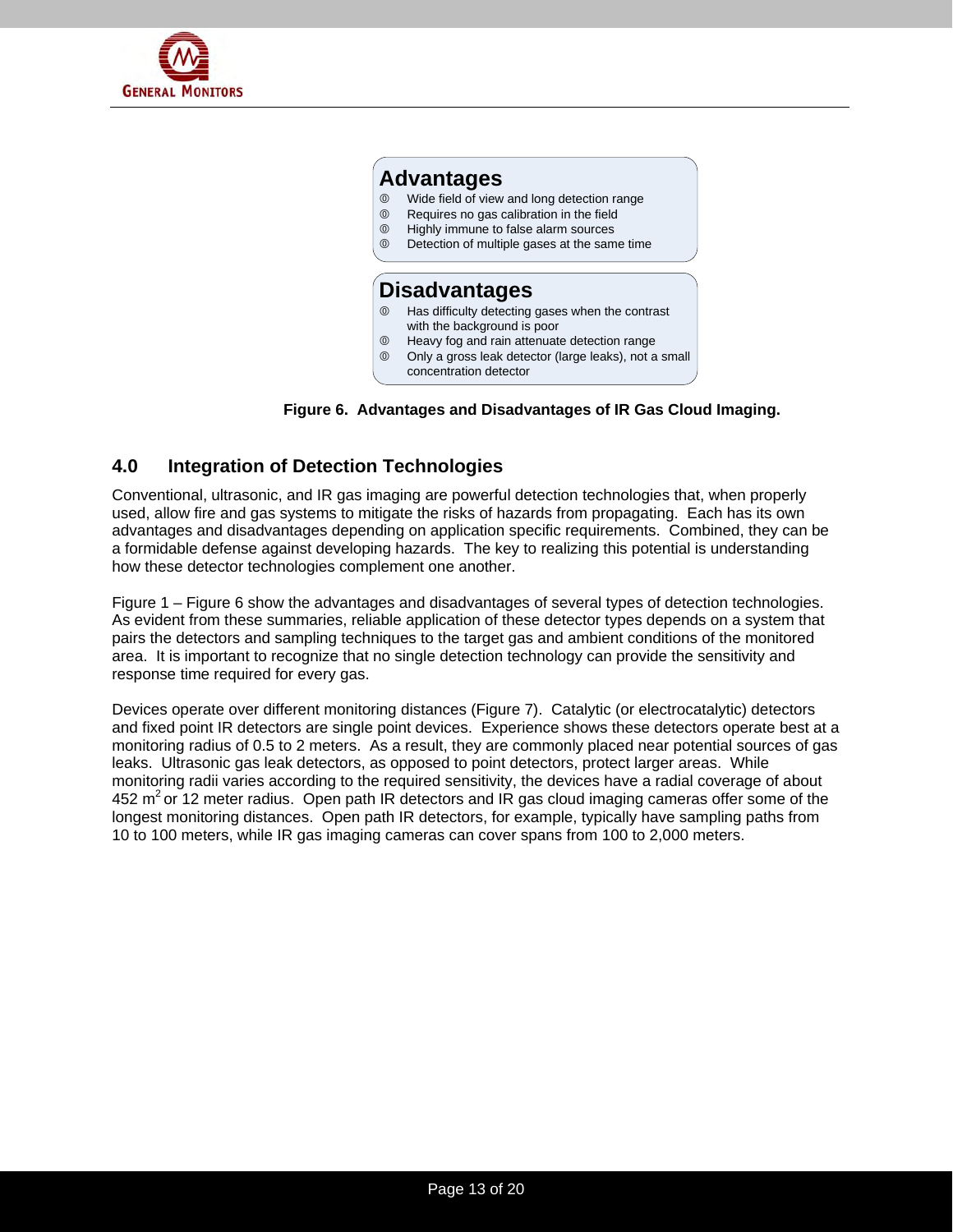





<span id="page-13-0"></span>A human sensory model applied to fire and gas safety suggests detection technologies associated with the classical senses can be combined to provide superior protection than each technology alone. Devices that rely on ultrasonic, optics, or mass transport to trace gas are independent, since their methods of operation are based on different physical principles. Sound propagation, emission or absorption of light, or an exothermic chemical reaction can inform the presence of a gas under the right conditions but share few common elements; and as a result, few common failures. [Table 1](#page-13-1) shows a list of classical human senses and gas detection technologies that bear similarities to them.

| Sense          | <b>Detection Technologies</b>                                                                                    |  |  |  |  |  |  |  |
|----------------|------------------------------------------------------------------------------------------------------------------|--|--|--|--|--|--|--|
| Sight          | Gas cloud imaging, UV/IR enabled flame detection                                                                 |  |  |  |  |  |  |  |
| <b>Smell</b>   | Fixed point IR gas detection, open path detection, catalytic, metal<br>oxide semiconductor, electrochemical cell |  |  |  |  |  |  |  |
| <b>Hearing</b> | Ultrasonic gas leak detection                                                                                    |  |  |  |  |  |  |  |

**Table 1. Detection Technologies Classified According to Human Sensory Model.** 

# <span id="page-13-1"></span>**5.0 Application Examples**

One illustration of the human sensory model is presented in a two-stage hydrocracking operation ([Figure](#page-14-0)  [8\)](#page-14-0). During hydrocracking, heavy aromatic feedstock is converted into lighter hydrocarbons under high pressures (6,900 – 13,700 kPa; 1,000 – 2,000 psi) and temperatures (400 – 816°C; 750 – 1,500°F) in the presence of hydrogen and special catalysts. Because of the high pressures and temperatures, there is potential for exposure to hydrocarbon gas and vapor emissions and hydrogen and hydrogen sulfide gas due to high pressure leaks. Large quantities of carbon monoxide may also be released during catalyst regeneration. In order to reduce the likelihood of hazardous events, ultrasonic gas leak detectors are installed near the two hydrocracker reactors and the hydrogen separator, around pumps, flanges, and valves. An open path detector provides perimeter monitoring across the tank, while the fractionator is protected by fixed point IR or catalytic detectors. For supervision of the distillation column and the storage tank for light end gas mixtures, a wide area monitoring system is developed with an IR imaging camera. The monitoring scheme not only covers known gas leak sources, but also those that are difficult to identify due to the size and layout of the site.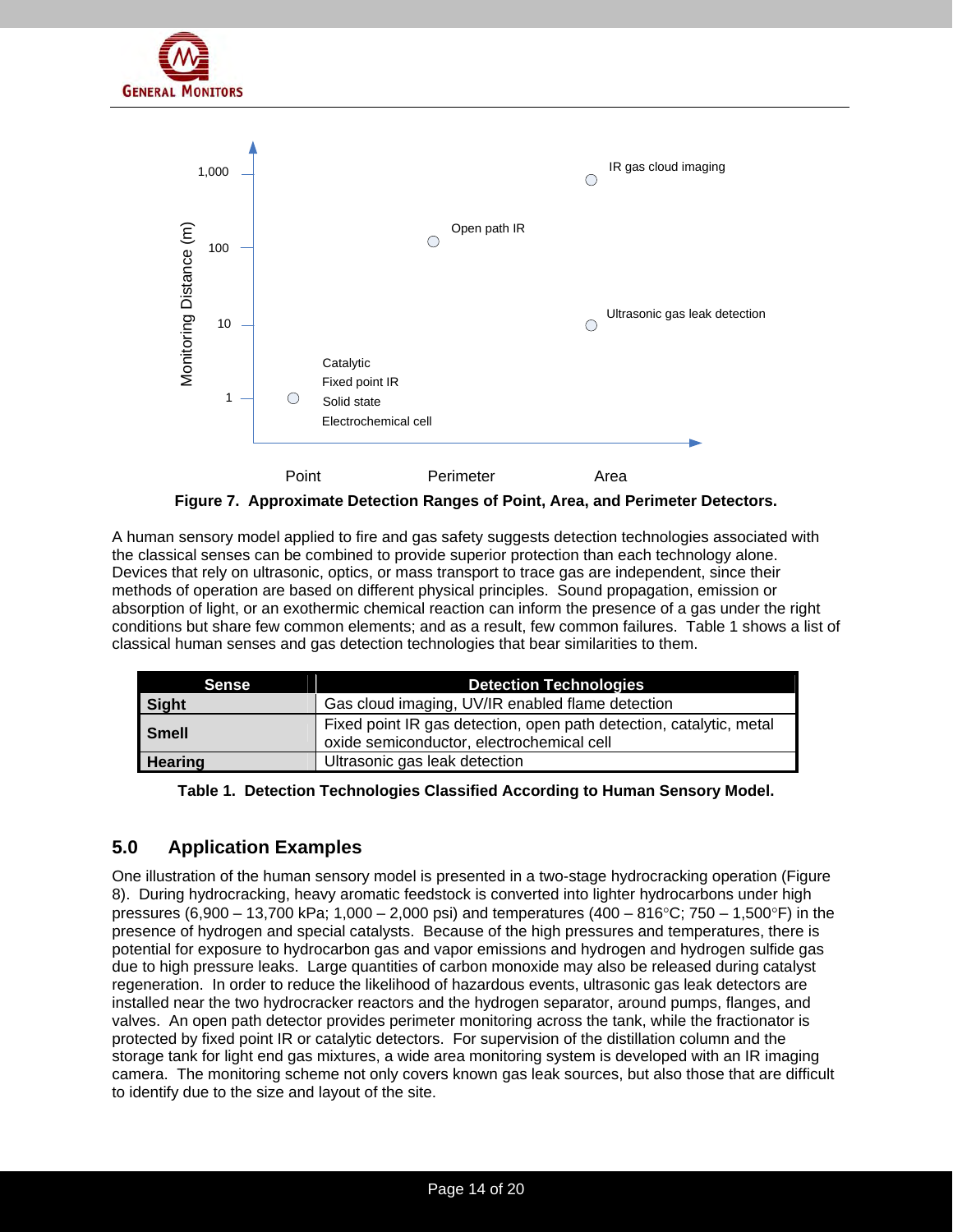



**Figure 8. Schematic of Detector Placement in Section of Two Stage Hydrocracking Process.** 

<span id="page-14-0"></span>The hydrodealkylation (HDA) of toluene to produce benzene at a chemical processing plant provides another illustration of the integration of detection technologies. A section of the HDA process is shown in [Figure 9.](#page-14-1) A recycle column separates toluene from unwanted diphenyl, while benzene, and methane, – separated earlier – are stored in tanks. As with the previous example, fixed point or catalytic detectors are placed near pumps, valves, and flanges. Ultrasonic detectors are also placed close to the methane storage tank, as methane is lighter than air and may not accumulate. The ultrasonic detection devices act as an extra line of defense should small leaks erupt into large fluxes of gas. Overlooking the entire field, an IR imaging camera provides protection against the release of large methane clouds.



<span id="page-14-1"></span>**Figure 9. Installation of Detectors in Segment of HDA Process.**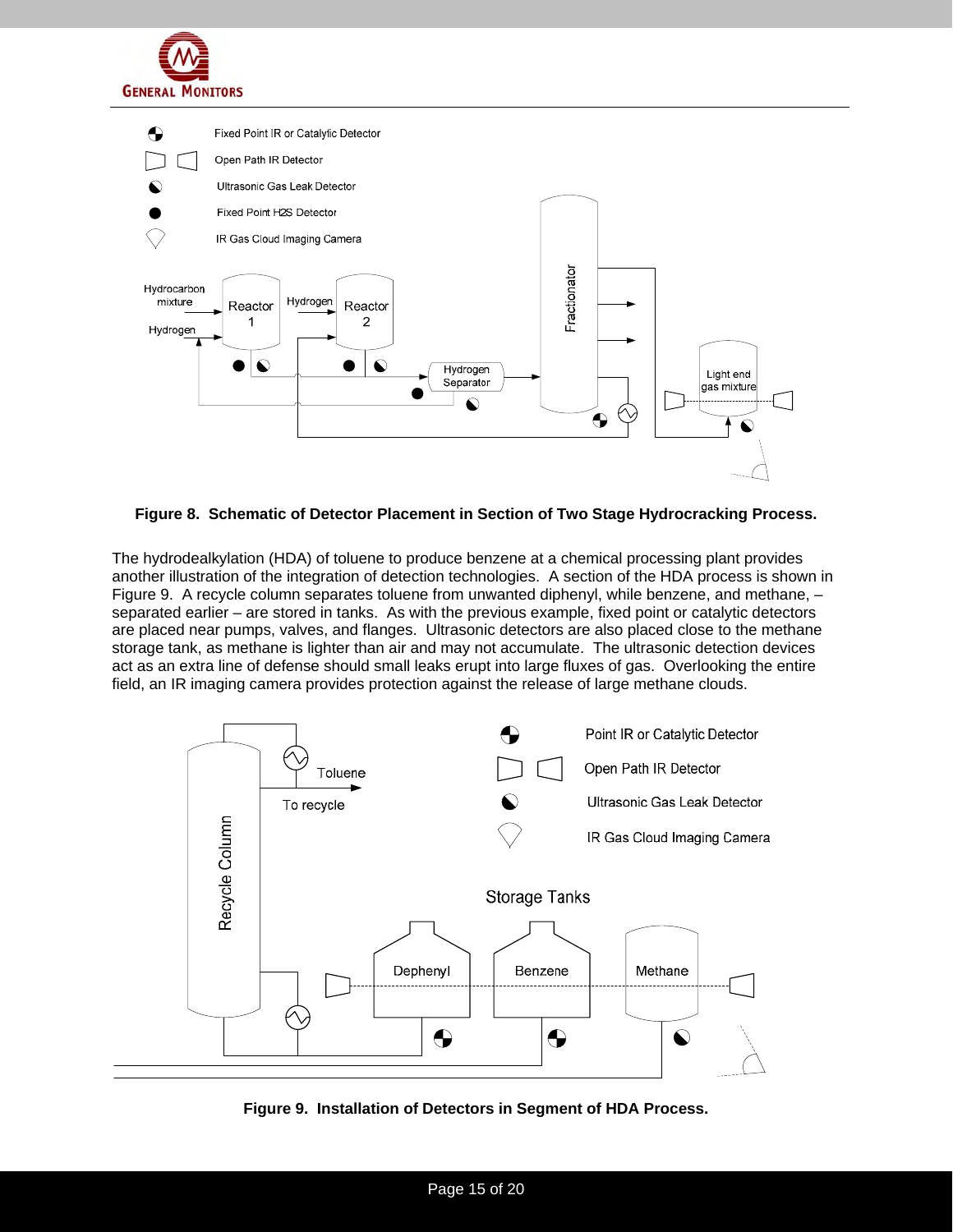

A third example of technology integration comes from the gas industry. Natural gas production facilities engage in the extraction of natural gas, which is obtained from natural wells. Natural gas pumped from a high pressure well is first sent through inlet separators to remove water, heavy hydrocarbons, brine, and particulate matter from the incoming natural gas. Natural gasoline, butane, and propane are usually present in the gas. The liquid and contaminants are stored in condensate tanks. The natural gas is sent to a compressor system to transport the gas through a pipeline. A sketch of a natural gas production facility is shown in [Figure 10](#page-15-0).

Potential sources of gas leaks at natural gas production facilities include wellheads, manifolds, separators, compressor engines, and the pipes and storage vessels for hydrocarbon condensate. In this instance, ultrasonic gas leak detectors are placed close to each of these units in the process. An open path detector provides further protection by monitoring the perimeter of the facility. Although most of the vessels in the plant are pressurized, processing units like the fuel gas skid and the storage tanks are not maintained at high pressure. For these, point IR or catalytic detectors are excellent choices for monitoring natural gas leaks. Finally, the facility as a whole is supervised with an IR gas cloud imaging camera.



**Figure 10. Schematic of Natural Gas Production Process.**

<span id="page-15-0"></span>Whether at a series of tanks near a rail terminal, a chemical processing plant, or a natural gas facility, the examples above show the human sensory model is a useful approach for applying technology diversification. The model is consistent with a philosophy of multiple, diverse, and independent safety layers. Sites are better protected since technology integration makes it harder for initiating events to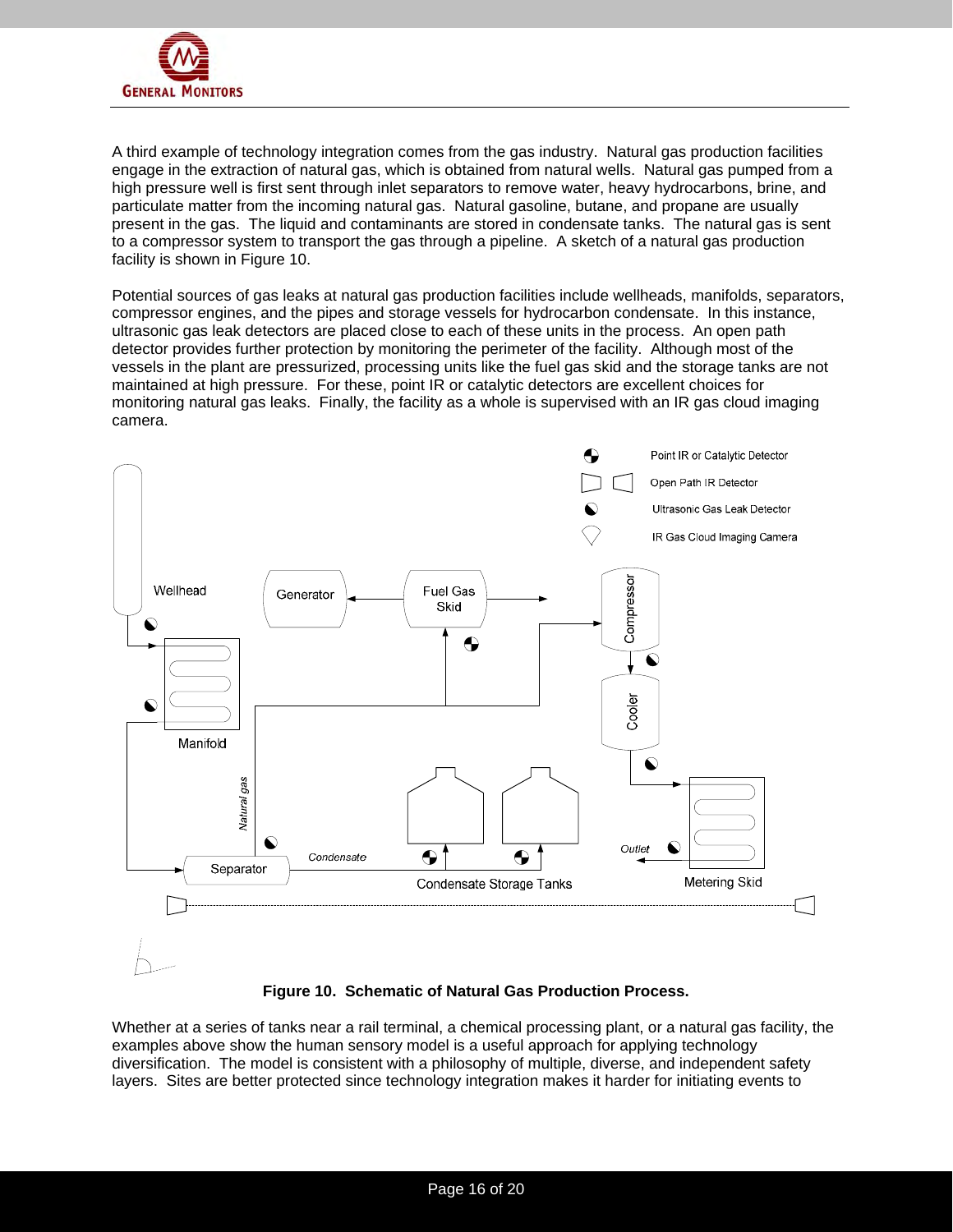

culminate into hazardous events. Despite the benefits of combining different detection technologies, the effectiveness of the model depends on an adequate choice of detectors.

# **6.0 Detector Selection**

Choosing the right detectors is an important part of mitigating incipient hazards. Adequate selection is based on a number of inputs: physical properties of target gases, ambient conditions, required sensitivity, maintenance cycle, and method of operations among others. Given the large number of variables, it is tempting to either oversimplify the selection process to a few rules of thumb or to treat it as something requiring such expertise only a few company employees or consultants can perform. The solution may lie somewhere in-between.

A comparison of detectors across several categories is presented in [Table 2](#page-17-0). The table shows that under many circumstances two or more detectors can fulfill the same requirements. In such cases, total cost of the device across its life-cycle may drive final selection.

In general, the decision diagram and table are useful guides for choosing a gas detector from General Monitors. There are important factors to consider when selecting the proper device – possibly prompting further research into the application field environment or revisiting assumptions. A quick decision, based on a first pass glance at the diagram or table, may not always yield the correct detector choice. But a selection that follows careful review of requirements *after* perusal of these tools is likely to lead to the selection of detectors that best meet targets for optimal performance, safety, reliability, and cost.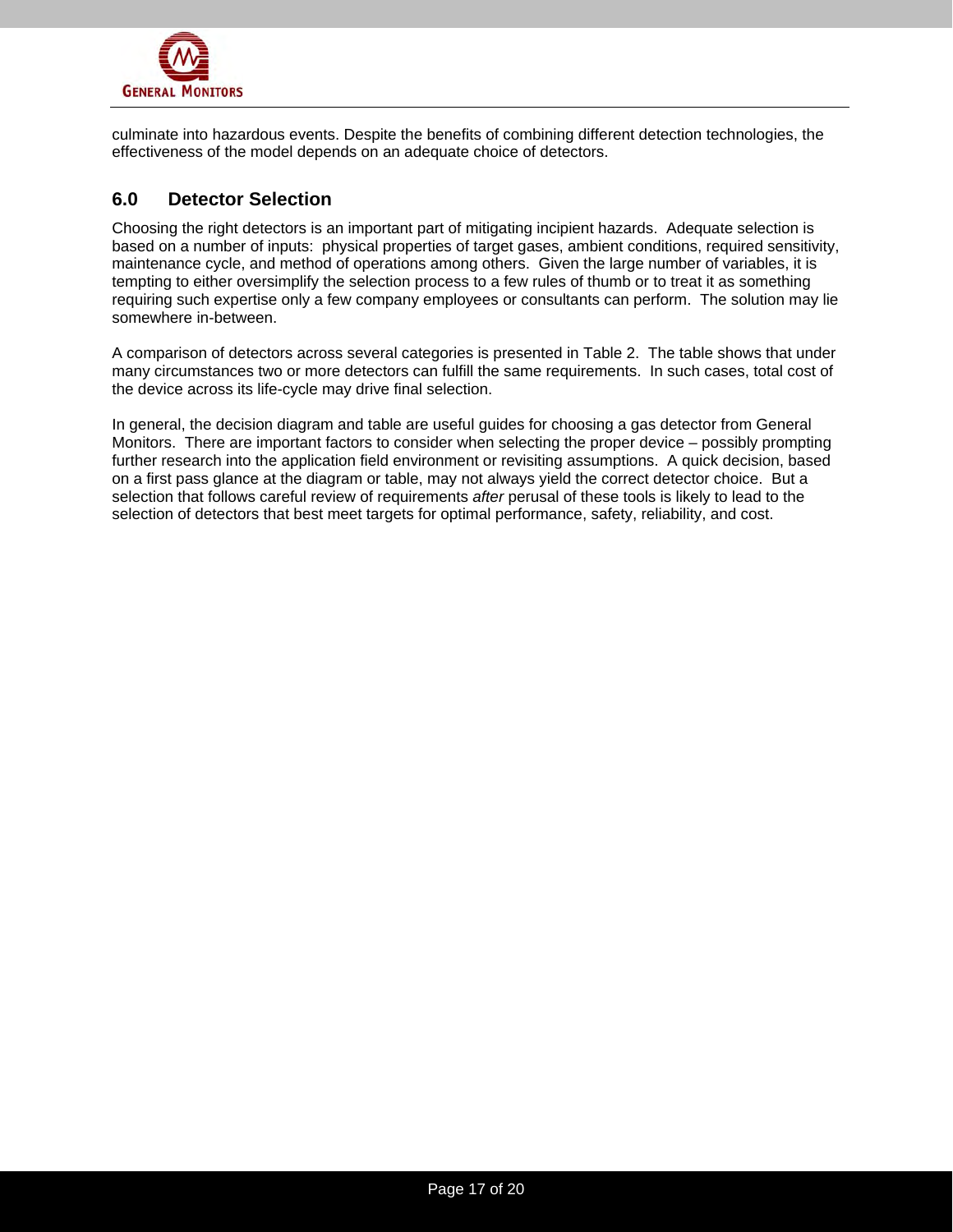

| <b>Product Categories</b>                           | <b>Ultrasonic Detection</b> |                  | <b>Combustibles</b>       |                       |                  |                  |                  | Hydrogen Sulfide |                  |           |               | <b>Toxics</b> |                  |                           |                  |                  |
|-----------------------------------------------------|-----------------------------|------------------|---------------------------|-----------------------|------------------|------------------|------------------|------------------|------------------|-----------|---------------|---------------|------------------|---------------------------|------------------|------------------|
|                                                     | Gassonic                    | Gassonic         | Gassonic                  | Second                |                  |                  |                  |                  |                  |           |               |               |                  |                           |                  |                  |
| Products                                            | MM0100                      | Surveyor         | Observer                  | Sight <sup>®</sup> TC | S4000C           | S4100C           | IR2100           | <b>IR5000</b>    | S4000T           | S4100T    | <b>TS4000</b> | <b>TS400</b>  | <b>TS4000</b>    | <b>TS400</b>              | <b>TS420</b>     | <b>IR7000</b>    |
| <b>Gas Characteristics</b>                          |                             |                  |                           |                       |                  |                  |                  |                  |                  |           |               |               |                  |                           |                  |                  |
| Pressurized gas                                     | X                           | X                | X                         | $\chi$                |                  |                  |                  |                  |                  |           |               |               |                  |                           |                  |                  |
| Unpressurized gas                                   |                             |                  |                           | $\overline{X}$        | $\chi$           | $\chi$           | $\chi$           |                  | $\chi$           | X         | X             | $\times$      | $\boldsymbol{X}$ | $\boldsymbol{\mathsf{X}}$ | X                |                  |
| Toxic gas                                           | Χ                           | X                | X                         |                       |                  |                  |                  |                  |                  |           |               |               | $\pmb{\times}$   | $\chi$                    | $\chi$           |                  |
| Combustible gas                                     | X                           | $\chi$           | X                         | $\chi$                | $\boldsymbol{X}$ | $\chi$           | $\chi$           | X                |                  |           |               |               |                  |                           |                  |                  |
| Hydrogen                                            | X                           | $\pmb{\times}$   | X                         |                       | $\chi$           | $\chi$           |                  |                  |                  |           |               |               |                  |                           |                  |                  |
| Hydrogen sulfide                                    | X                           | X                | X                         |                       |                  |                  |                  |                  | X                | X         | X             | Χ             |                  |                           |                  |                  |
| Carbon dioxide                                      | X                           | $\pmb{\times}$   | X                         |                       |                  |                  |                  |                  |                  |           |               |               |                  |                           |                  |                  |
| Oxygen (deficiency)                                 |                             |                  |                           |                       |                  |                  |                  |                  |                  |           |               |               |                  | $\chi$                    |                  |                  |
| High concentration                                  | X                           | X                | X                         | $\boldsymbol{X}$      | $\chi$           | X                | X                | X                |                  |           |               |               |                  |                           |                  |                  |
| Low concentration                                   | X                           | $\chi$           | $\chi$                    |                       | $\chi$           | $\chi$           | $\chi$           |                  | X                | X         | X             | X             | $\pmb{\times}$   | $\chi$                    | $\chi$           |                  |
| <b>Characteristics of Target Area of Protection</b> |                             |                  |                           |                       |                  |                  |                  |                  |                  |           |               |               |                  |                           |                  |                  |
| Large coverage area                                 | X                           | X                | X                         | $\chi$                |                  |                  |                  |                  |                  |           |               |               |                  |                           |                  |                  |
| Small coverage area (point)                         |                             |                  |                           |                       | $\chi$           | $\chi$           | $\chi$           |                  | X                | X         | $\chi$        | $\times$      | $\chi$           | $\chi$                    | $\boldsymbol{X}$ |                  |
| Perimeter                                           |                             |                  |                           |                       |                  |                  |                  |                  |                  |           |               |               |                  |                           |                  |                  |
| <b>Ambient Factors</b>                              |                             |                  |                           |                       |                  |                  |                  |                  |                  |           |               |               |                  |                           |                  |                  |
| High temperature (200 deg C)                        |                             |                  |                           |                       | X                | X                |                  |                  |                  |           |               |               |                  |                           |                  |                  |
| High humidity, corrosive field environments         | X                           | X                | X                         |                       | $\chi$           | $\boldsymbol{x}$ |                  |                  | X                | X         | X             | X             | $\boldsymbol{X}$ | $\boldsymbol{X}$          | $\boldsymbol{X}$ |                  |
| High wind $(> 50$ km/h)                             | X                           | $\pmb{\times}$   | $\chi$                    | $\chi$                | $X^*$            | $X^\star$        |                  |                  | $X^\star$        | $X^\star$ | $X^\star$     | $X^\star$     | $X^\star$        | $X^\star$                 | $X^\star$        |                  |
| Low oxygen levels                                   | X                           | $\boldsymbol{X}$ | $\boldsymbol{\mathsf{x}}$ | $\chi$                |                  |                  | $\boldsymbol{X}$ | X                | $\chi$           | $\chi$    | $\chi$        | X             | $\chi$           | $\chi$                    | $\boldsymbol{x}$ |                  |
| Presence of contaminants**                          | $\chi$                      | X                | X                         | $\overline{X}$        |                  |                  | $\chi$           |                  |                  |           |               |               |                  |                           |                  | $\frac{x}{x}$    |
| <b>Detector Characteristics</b>                     |                             |                  |                           |                       |                  |                  |                  |                  |                  |           |               |               |                  |                           |                  |                  |
| Sensor Life Indicator                               |                             |                  |                           |                       | X                | X                |                  |                  | X                | Χ         | X             |               | X                |                           |                  |                  |
| Analog Output                                       |                             | X                | X                         |                       | $\boldsymbol{x}$ | $\boldsymbol{X}$ | $\chi$           | $\boldsymbol{X}$ | $\boldsymbol{X}$ | X         | $\chi$        | Χ             | $\chi$           | $\chi$                    | $\boldsymbol{X}$ | $\boldsymbol{X}$ |
| <b>Modbus</b>                                       |                             | $\chi$           | X                         |                       | $\pmb{\times}$   | $\chi$           | $\chi$           | $\chi$           | $\chi$           | $\chi$    | $\chi$        | X             | $\chi$           | $\boldsymbol{X}$          | $\chi$           | $\overline{X}$   |
| Full fail safe operation                            |                             |                  | X                         |                       |                  |                  | $\chi$           | X                |                  |           |               |               |                  |                           |                  |                  |

\* Applicable only with the use of a sinter or dust guard

\*\* Methyl mercaptan, ethyl mercaptan, chlorine, nitrogen, silicones

<span id="page-17-0"></span>**Table 2. Selection Table of General Monitors Gas Detectors**.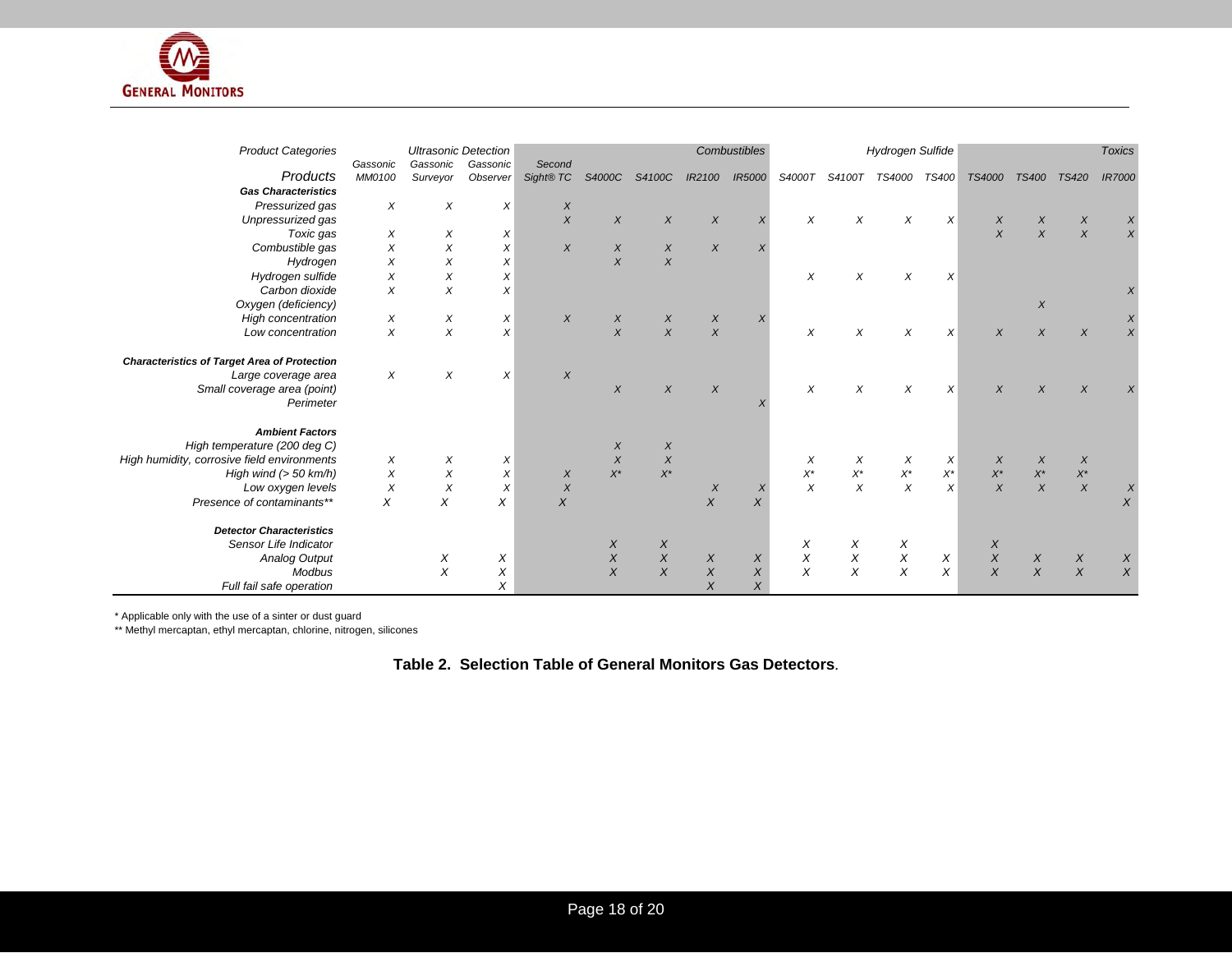

# **7.0 Conclusion**

Technology diversification can be achieved with detection methods readily available today. These comprise conventional gas detection (catalytic, point IR, open path IR, electrochemical, MOS), ultrasonic, and gas cloud imaging. Many of these technologies have long pedigrees and are commonly used in the oil and gas and chemical process industries. Others, like ultrasonic monitoring and IR gas cloud imaging, have gained wider acceptance in industrial markets in recent years and each has advantages and disadvantages. No one detection method is an encompassing answer to all gas detection. Indeed, successful diversification depends on matching the detection technologies so that the limitations of one are offset by the strengths of others.

Diversity of technology shares many common elements with the concept of diversity as applied to Safety Instrumented Systems (SIS). Just as protective layers of the SIS methodology reduce the risk of hazard propagation, sensing technologies that complement one another make it harder for a combination of events to result in an undetected gas leak. In addition, the performance of sensing technologies can be assessed and integrated into hazard and risk analyses, providing a more accurate picture of fire and gas system effectiveness.

Integration of diverse detection technologies is not without its risks. Used improperly it can lead to poor results. Diversity of detection technologies, for instance, cannot compensate for improper detector selection in the first place. When choosing a gas detection system, there are specific factors to consider including physical gas properties, concentrations, target coverage, ambient conditions, and regulatory compliance. An ultrasonic gas leak detector and an open path IR detector are ineffective at responding to gas if each is unsuitable to detect the hazard. A low pressure release of a gas that is not IR active will not be detected by either of these instruments. Similarly, the benefits of diversity are compromised if diversity is mistaken for redundancy. True enough, redundancy plays an important role in plant safety and can prevent an initiating event from propagating if a detector fails to function as intended. In such case, a second or third detector can compensate for the failure of the first. But multiple detectors subject to the same limitations may not detect gas at all. Two perfectly operational point detectors are not a match for a high pressure gas leak that jets downwind from the detection equipment.

A useful approach toward achieving meaningful diversification is to employ a model based on the classical human senses. Detection technologies that see, hear, and smell are inherently independent and complementary. Examples of hydrocracking and hydrodealkylation processes show how IR gas cloud imaging, ultrasonic, and conventional gas detectors can be used in combination to reduce the risk of potential hazards. Ultrasonic gas leak detectors protect high pressure gas processing facilities both offshore and onshore, compressor stations, and high pressure storage tanks, while conventional gas detectors provide coverage at critical points and perimeters in a grid system. Areas covered by ultrasonic gas leak and conventional detectors are in turn supervised by IR gas imaging cameras. Point detection, area monitoring, and IR imaging thus form a chain of defenses, each reinforcing the other to guard against the hazardous effects of a gas release.

The development of new detection technologies and advances in fire and gas safety methodologies have prompted a new thinking about the role of technology diversity in system effectiveness. Like adequate sensor coverage at a plant or proper functioning of component equipment, diversity of technology increases the likelihood the propagation of an accident sequence is halted and no hazard results. It does so by spreading the risk of detection failure across a larger number of sensing technologies; the greater the number of these independent and diverse technologies, in general, the greater their effectiveness toward safeguarding personnel, capital equipment, and the environment.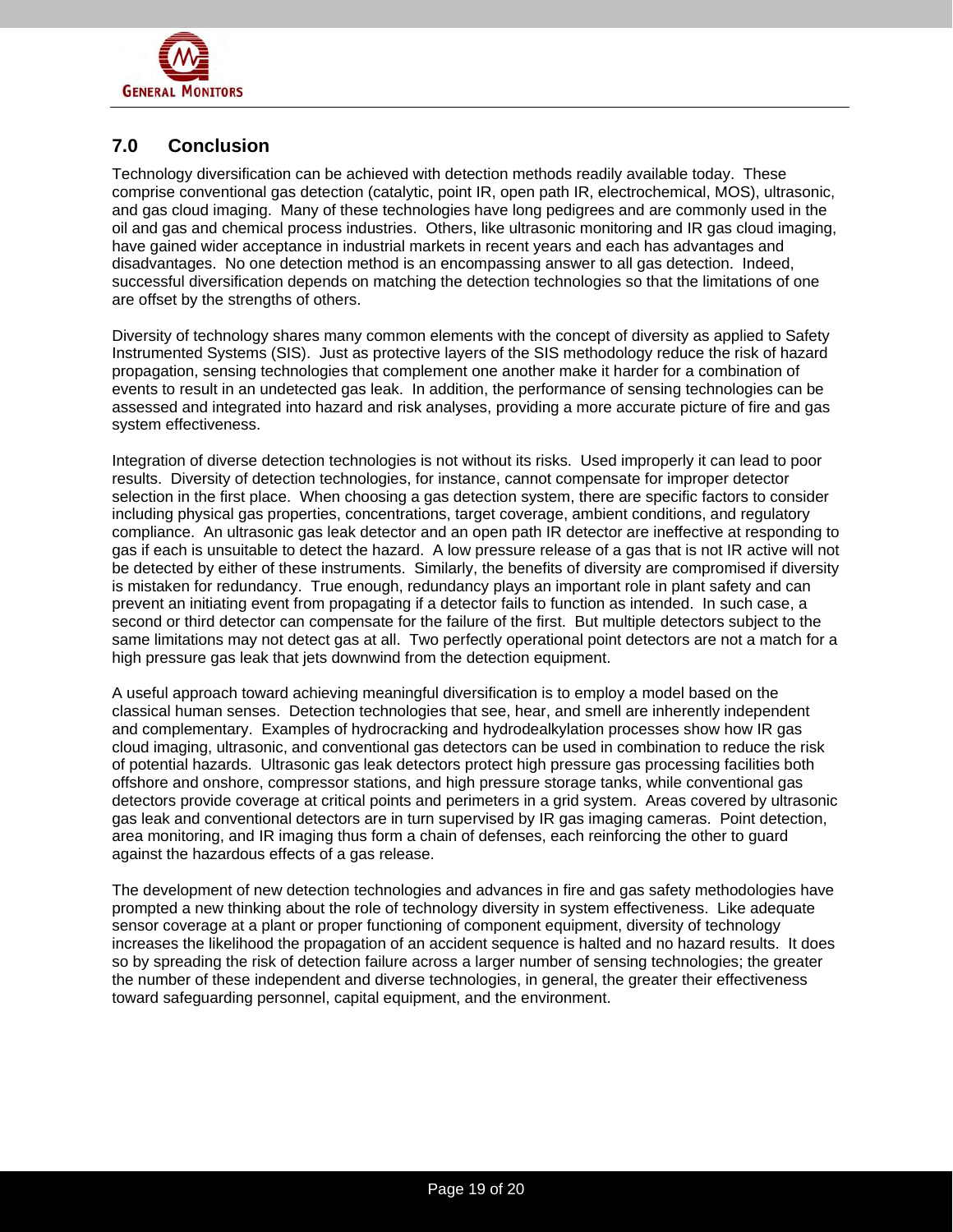

#### **Acknowledgements**

The authors are indebted to many colleagues who suggested ways to improve the manuscript. For their extensive comments, we are especially grateful to Shannon Edwards-Honarvar, Phil Robbibaro, and Angela Sauceda. Frank Gao and Gary Gu also made copious suggestions on electrochemical cell and semiconductor sensors. Special credit goes to Dr. Shankar Baliga for his guidance in the preparation of the document and revision of sections on conventional gas detection, IR gas cloud imaging, and detector selection. We also would like to thank Mads Kornbech and Martin Olesen for their assistance in preparing the section on ultrasonic gas leak detection and their contribution of an application example.